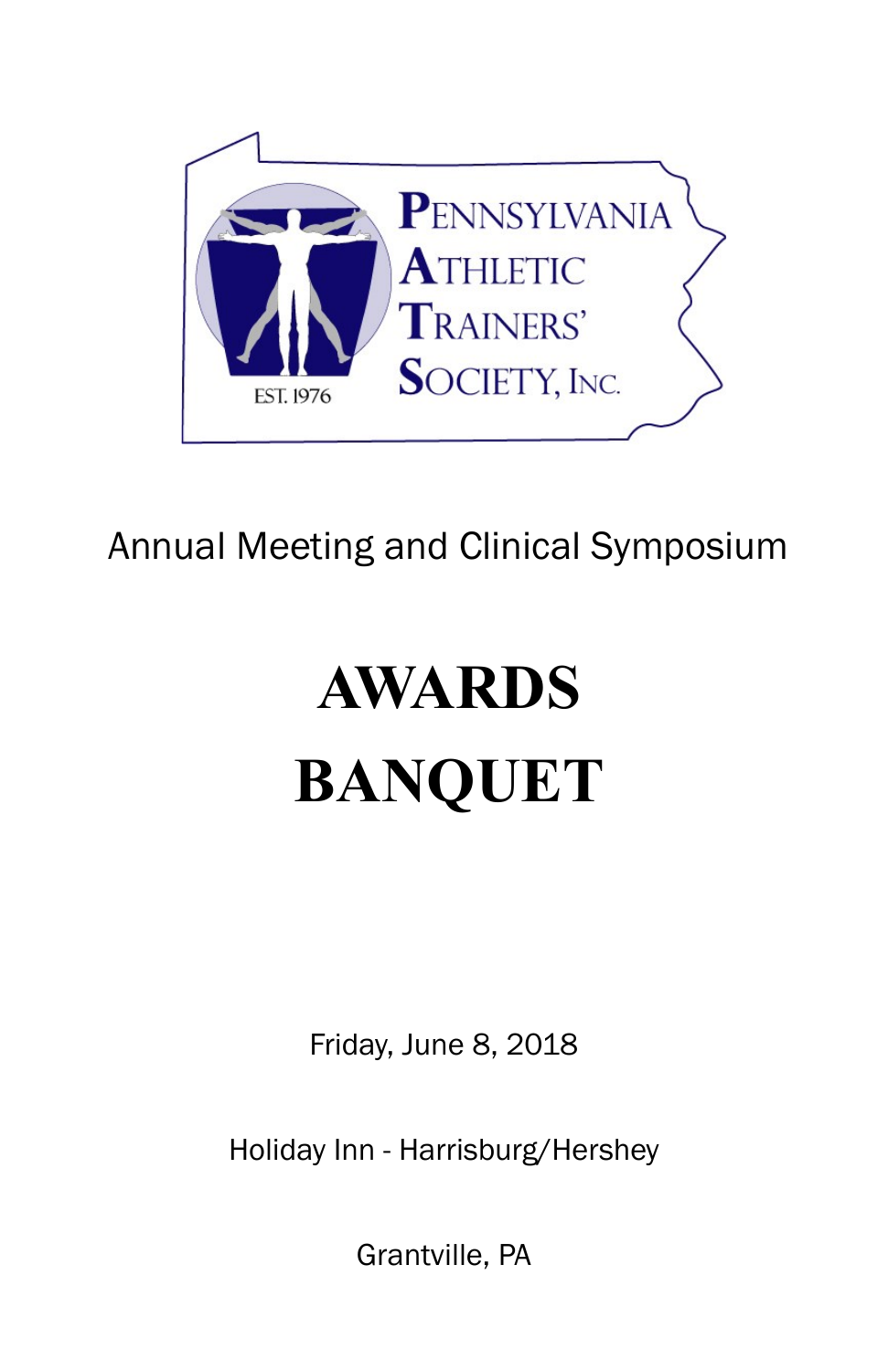#### BOARD OF DIRECTORS

President George Roberts Past President **Department** John Moyer Secretary **Roxanna Larsen** Treasurer Jamie Mansell Parliamentarian Kathy Wright NW Representative **Rebecca Mokris** NC Representative William Frye NE Representative **Rennie Sacco** Rennie Sacco SW Representative William Ankrom SC Representative Marc Shaffer SE Representative Nicole Cattano

President Elect **Shelly Fetchen DiCesaro** 

#### EXECUTIVE DIRECTOR

Linda Fabrizio Mazzoli

#### CONVENTION COMMITTEE

Convention Chair **Elizabeth Evarts** 

Audio-Visual Director **Adam Richmond** 

Banquet/Social Director **Communists** Jessica Baum

Site Coordinator **Matt Pyle** 

Registration Director **Communists** Joanna Entz

Exhibits Director **Meredith Boucher** 

Program Co-Directors Shelley Fetchen DiCesaro Nicole Cattano

#### COPRPORATE RELATIONS

Meghan Mattson

Sara Miraglia

#### HONORS COMMITTEE

Assistant Chair, Hall of Fame Julie Ramsey Emrhein

Assistant Chair, Honors **John Post** 

Chair **Chair** Jim Thornton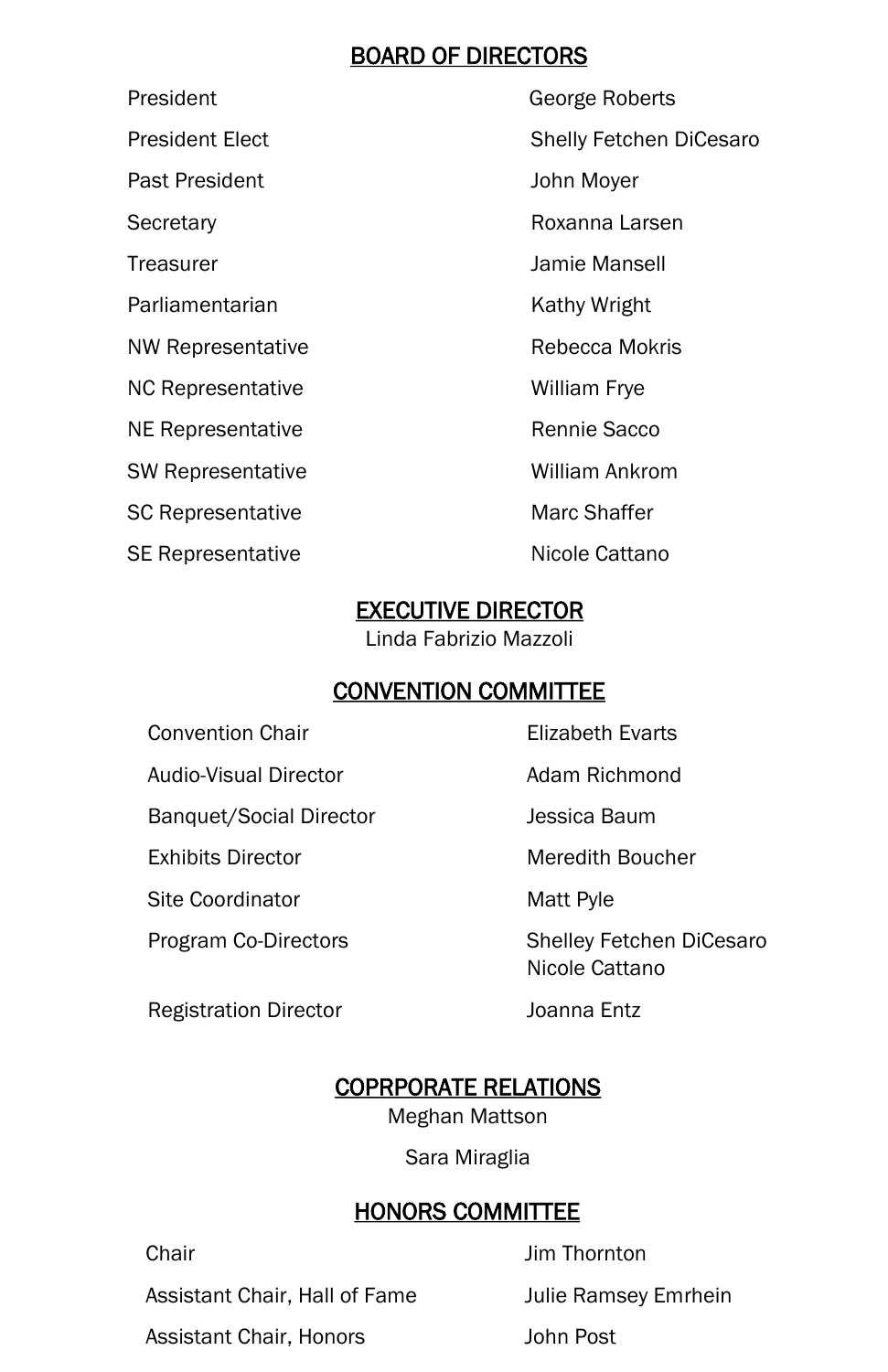## MENU

### CHOICE OF ONE

*~Chicken Romano~ Chicken layered with Ham & Provolone Cheese with a Sundried Tomato seasoning atop Marinara Sauce ~ served with a Tossed Salad ~* 

*~Penne Pasta with Garden Vegetables~ Assorted Fresh Vegetables tossed with Penne Pasta, Garlic, Olive Oil, & Fresh Herbs ~served with a Tossed Salad ~* 

*~Gluten-Free Chef Choice~* 

### **DESSERT**

*Cheesecake* 

ALL MEALS SERVED WITH ROLLS AND YOUR CHOICE OF COFFEE AND ASSORTED TEAS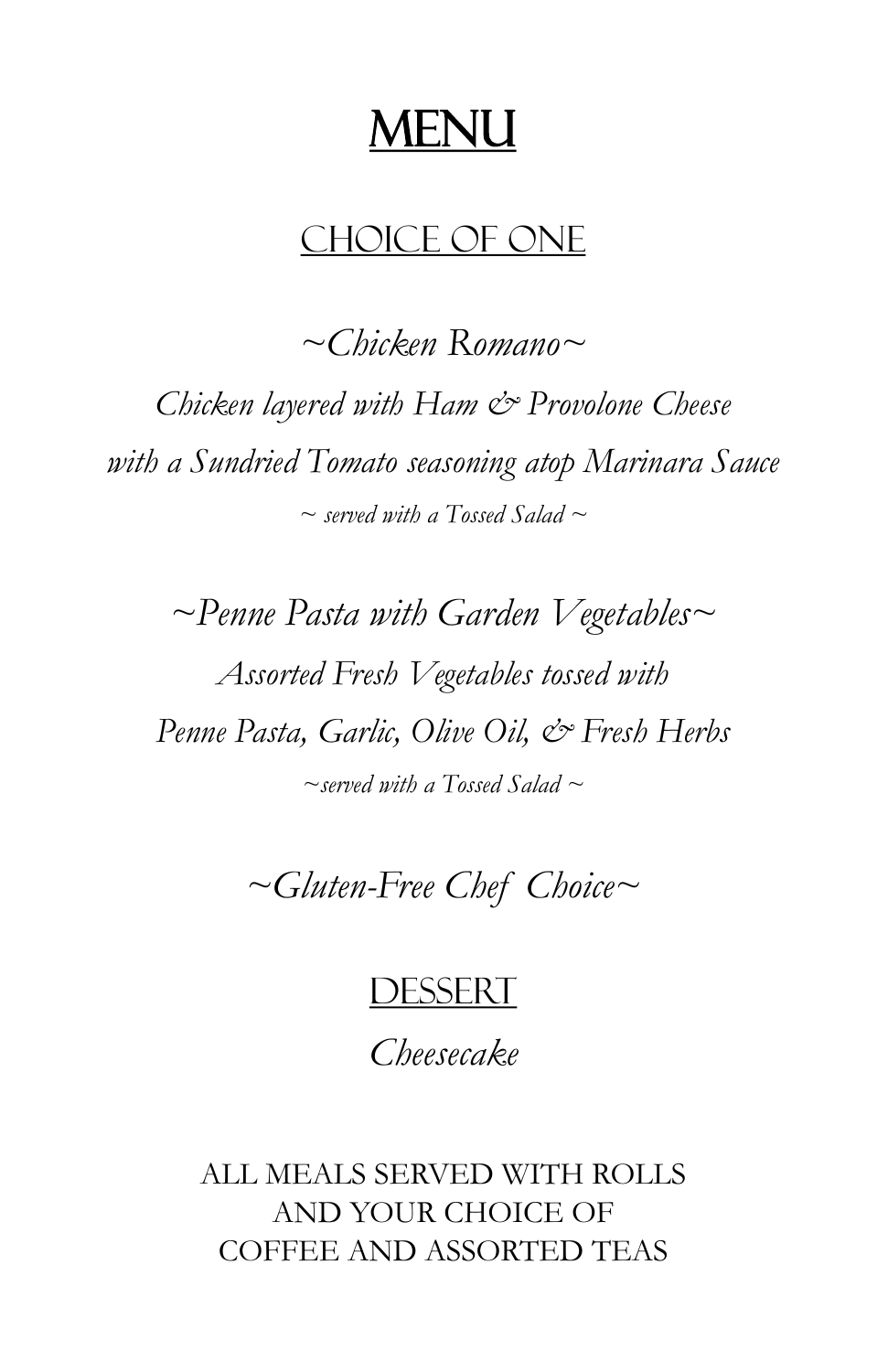### WELCOME AND OPENING REMARKS

*George Roberts, President, PATS* 

 $\sim$  INVOCATION $\sim$ 

 $\sim$  DINNER $\sim$ 

### PRESENTATION OF SCHOLARSHIPS

PATS "OTHO DAVIS" STUDENT SCHOLARSHIP DISTRICT II "JOE IEZZI" STUDENT SCHOLARSHIP "CECILIA YOST" STUDENT SCHOLARSHIP "RICHARD M. BURKHOLDER" STUDENT SCHOLARSHIP "PHILLIP B. DONLEY" STUDENT SCHOLARSHIP

### PRESENTATION OF AWARDS

OUTGOING OFFICER AWARDS TEAM PHYSICIAN HONORARY AWARD PATS SERVICE AWARDS PATS DISTINGUISHED MERIT AWARDS

### INDUCTION OF HALL OF FAME MEMBERS

*George Roberts, President, PATS* 

### CLOSING REMARKS

*George Roberts, President, PATS*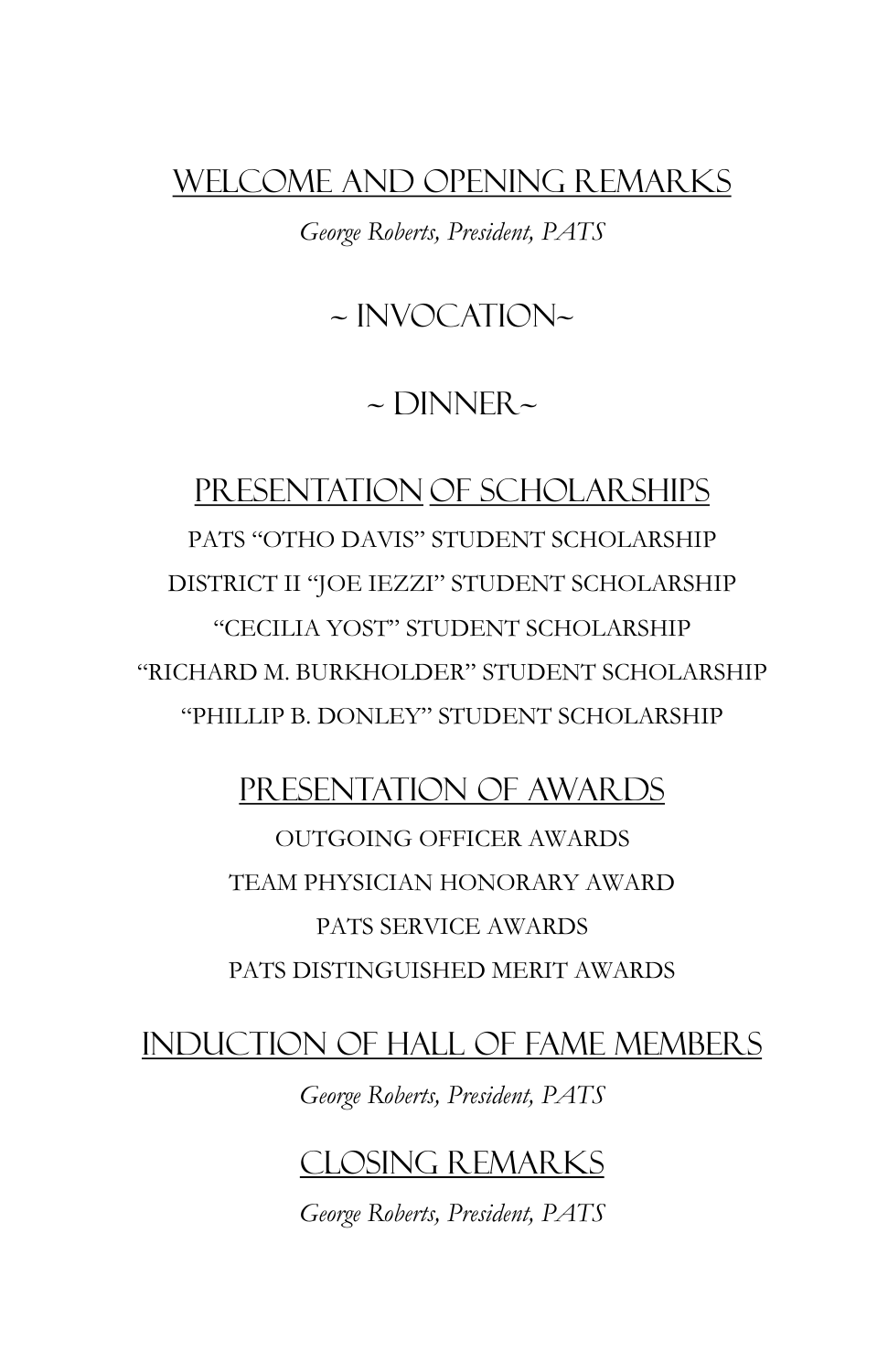### Greetings from the President

 On behalf of the Executive Board, I would like to welcome you to the 38th Annual Meeting and Clinical Symposium of the Pennsylvania Athletic Trainers' Society (PATS).

 Tonight, we are here to honor our past and recognize our future. We will also be celebrating all things Athletic Training, the greatest profession.

 This year we will be awarding five scholarships to deserving athletic training students from around the Commonwealth. These scholarships are in honor of Phillip Donley, District II/Joe Iezzi, Richard Burkholder, and Cecilia Yost with the fifth scholarship being the PATS, Inc./Otho Davis Award.

 The athletic training profession continues to progress due to the strong bonds between physicians and athletic trainers in the Commonwealth. Tonight, we will highlight this relationship with the presentation of three Team Physician Awards. We will continue to utilize the positive relationships we have created with physicians and other health care professionals to advance the team approach to effective health care.

 We will also thank our outgoing Executive Board members for their service to the Society as well as presenting the PATS Service Awards to an individual who has made significant contributions to PATS over the years. We will present two Distinguished Merit Awards to well-deserving members for their extraordinary dedication to PATS.

 The highlight of the evening will be inducting our three newest members to the Pennsylvania Athletic Training Hall of Fame. Edwin "Sandy" Bush, Teresa Zepka, and Linda Fabrizio Mazzoli are the three individuals who have advanced our profession in countless ways, and on behalf of the athletic trainers in the Commonwealth of Pennsylvania we extend our thanks and CONGRATULATIONS to the Hall of Fame Class of 2018!

 The Convention Committee, chaired by Elizabeth Evarts, has once again dedicated a lot of time and effort to put together an outstanding meeting. Take time to personally thank all of the volunteers who have made this outstanding symposium and banquet possible.

 Please enjoy an evening of celebration and fellowship as we honor our best and brightest.

Finally, plan to attend next years meeting in Gettysburg PA.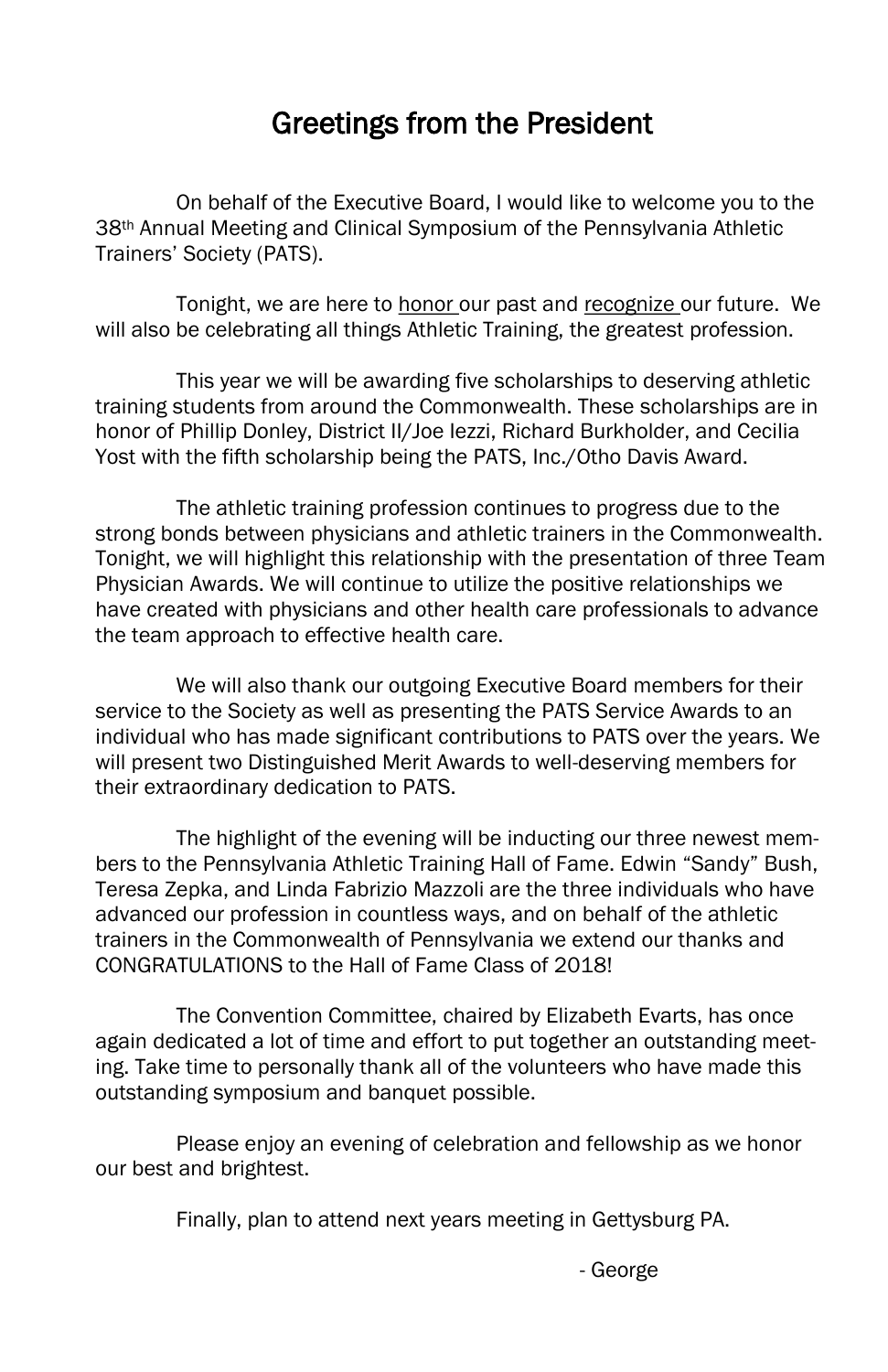## **The Pennsylvania Athletic Trainers' Society Student Scholarship Awards**

#### **NATA District II - Joe Iezzi Scholarship**

Joe has been the Head Athletic Trainer at Cheyney University, Philadelphia University, and Downingtown West High School. He works tirelessly for the profession and has been in many professional leadership roles within the State, District, and National levels. Joe Iezzi has mentored many students and has helped mold and shape their careers and lives.

#### **PATS, Inc.- Otho Davis Scholarship**

In 1976, Otho Davis was the National Executive Director of the National Athletic trainer's Association and was also the principal individual who gathered our founding fathers together in Mechanicsburg, PA to create the Pennsylvania Athletic Trainers' Society, modeled after the NATA. Otho was a "bigger than life" individual who had the bold vision to organize Athletic Trainers in the State in order to protect our chosen profession in the uncertain political climate of that time. This award embodies the deep passion of our founding fathers, which holds its members to the highest professional standards by practicing moral and ethical behaviors, valuing camaraderie and collaboration, and exhibiting adaptability, flexibility, and creativity.

#### **Cecilia Yost Scholarship**

As the first female to be elected President of the Pennsylvania Athletic Trainers' Society, Inc., she was also the first athletic trainer from the secondary school setting. These two groundbreaking accomplishments of historical significance make Cecilia Yost a shining star in the profession of athletic training in the Commonwealth. Because of Cecilia, the path was forged for women to ascend the ladder within the profession of athletic training. Even more importantly, she has strived to mentor those students seeking a career in the field while also constantly being a valuable resource for all of our young professionals. To that end, this award is specific to a rising senior (junior class applicant) who has shown his or her potential for having a unique impact on the profession and the PATS organization.

#### **Richard M. Burkholder Scholarship**

Dick Burkholder is an untiring servant of the profession and the athletes he serves. The Richard M. Burkholder Award is given to a student who has a desire and eagerness to gain knowledge not only in the classroom but also through observation skills – and has insight of how these skills and knowledge can be used to evaluate early health problems and apply them to treat the athlete and use them in practicing his or her chosen health profession. Like "Burke", the person awarded this Scholarship should have a great sense of humor and be committed to helping others in the profession.

#### **Phillip B. Donley Scholarship**

Phil's Athletic Training Education Program was not only the first in the State, but also the first Co-ed program in the country. In 1965, he established a Co-ed athletic training room when few schools had one. He was a pioneer in helping women enter the field ad hired the first full-time female athletic trainer in 1966. Along with Bud Miller they were the heart and soul of early athletic training education. Phil is dedicated to the profession and is always there when you need him in professional organization matters. He continues to work behind the scenes to get things done and pushes his peers to step forward to take leadership roles. The Phillip B. Donley Award seeks to distinguish the student who is also dedicated to the profession – who not only distinguishes themselves academically, but more importantly, clinically and through volunteerism. It is the student who is well-rounded and who has shown themselves to go that "extra mile" – not just what has been assigned to them throughout their curriculum.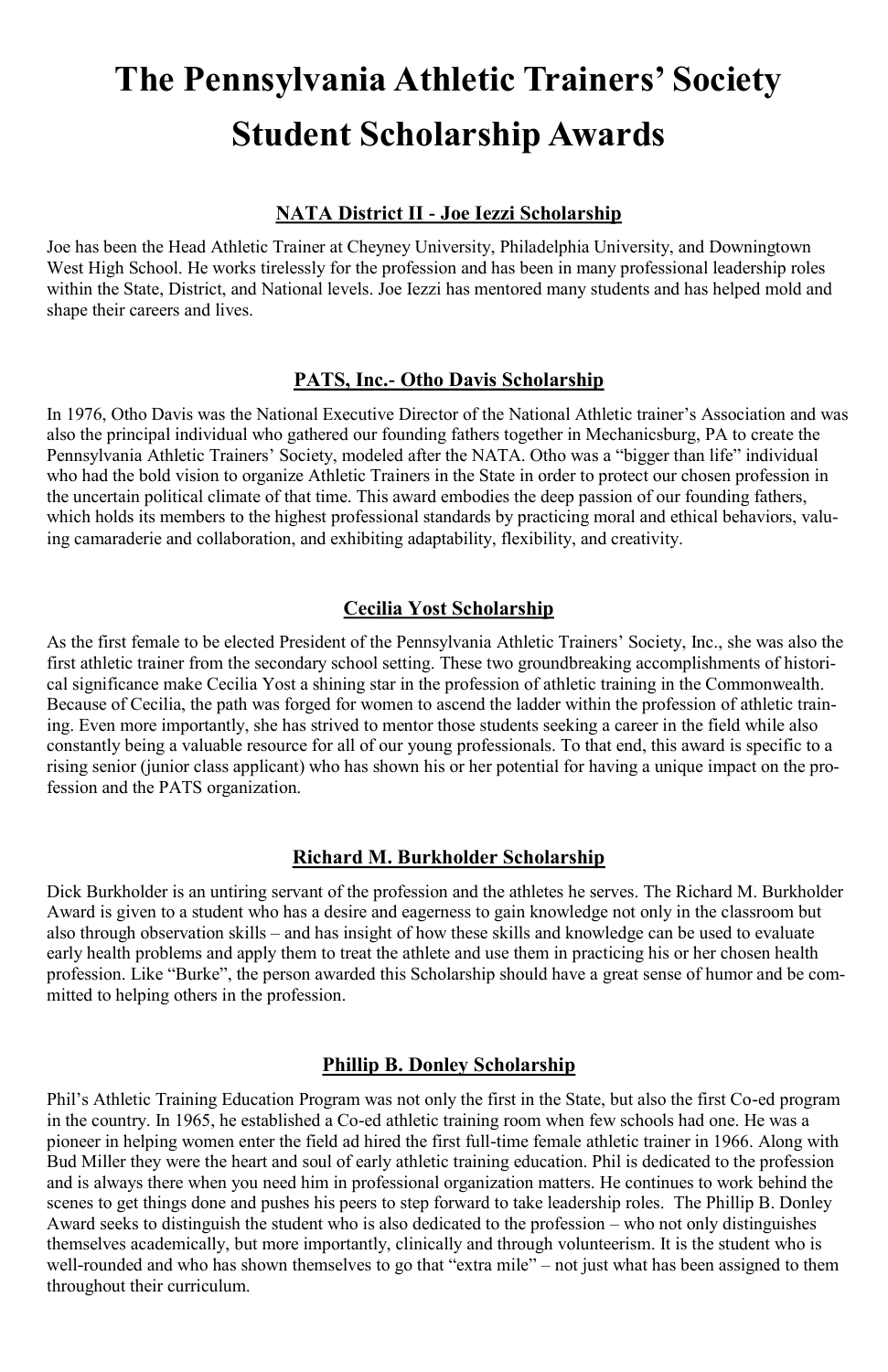

 **Otho Davis**



 **Joe Iezzi**



**Phillip B. Donley**



**Richard M. Burkholder**



 **Cecilia Yost**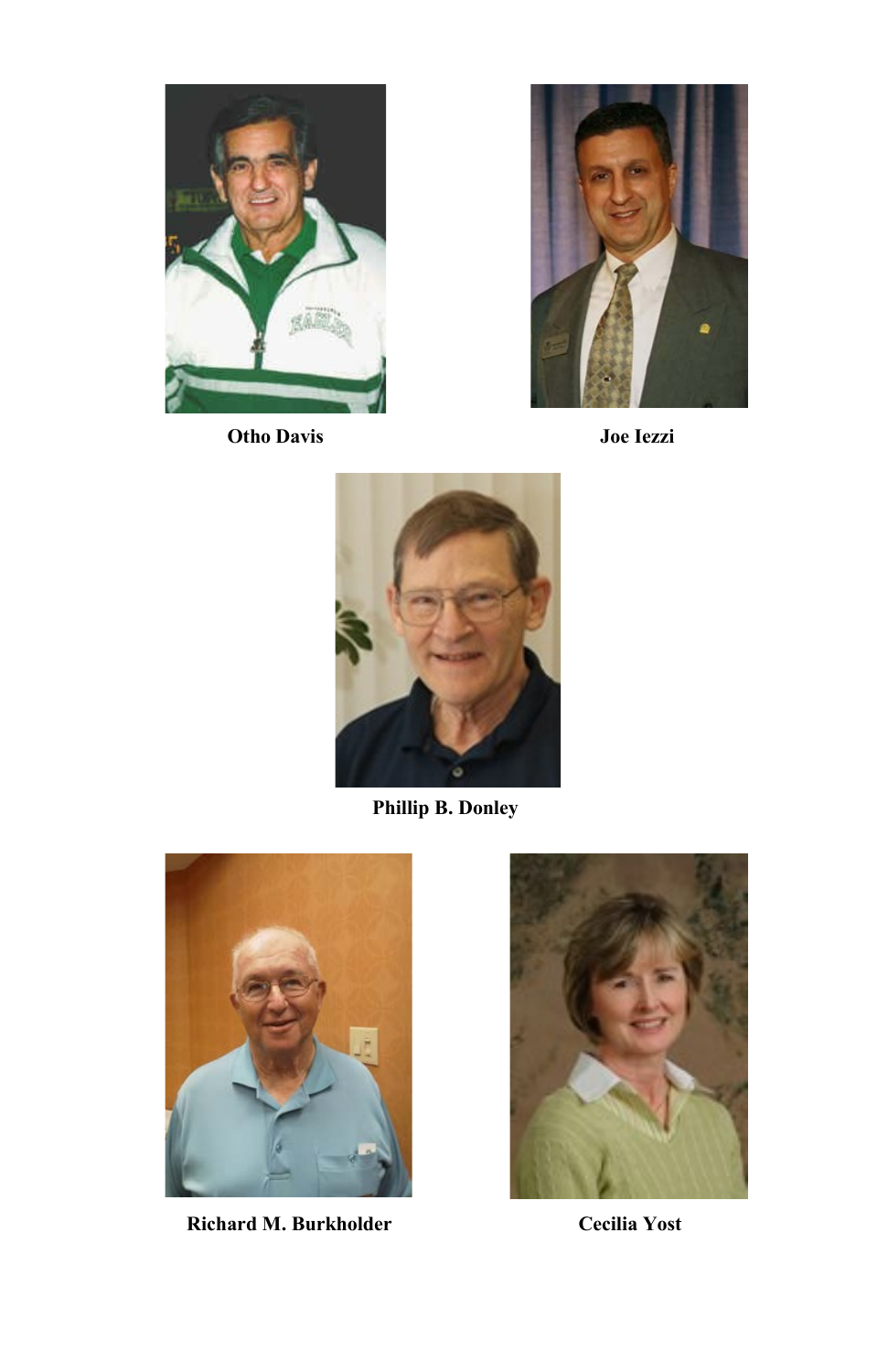### 2018 Student Scholarship Winners

RACHAEL DETORE (Asbury, NJ) graduated a few weeks ago from King's College. She has developed her professional skills and attributes through her attendance and participation at EATA and PATS conferences, PATS student symposiums, and PATS Hike-To-Harrisburg campaigns. A recipient of several academic awards at King's College, Rachael has served as a volunteer for golf tournaments, health and wellness fairs, and medical staff for local running events. She also was a Quiz Bowl participant at EATA, a member of the King's College Student Athlete Advisory Committee, and has recently accepted a graduate student position with the University of Miami in their Exercise Physiology program.

MORGAN DUMONT (Glen Mills, PA) is a May 2018 graduate of West Chester University. She has attended PATS, EATA, and NATA Symposiums, volunteered with Simon's Fund Heart Screenings and Special Olympics, is a counselor and ambassador for the West Chester University Health Sciences Summer Academy, and a tutor in Biology for her fellow students. The 2018 EATA District II Paula Turocy Scholarship winner and 2018 NATA District II Bobby Gunn Scholarship winner, she has been active in the WCU community as President of the WCU athletic training club, laboratory assistant, and lead student in developing a Mental Health Screening Tool for WCU athletics. A recipient of a several academic scholarships, Morgan has been a Dean's List member several times since her first semester of college and will be pursuing a Master's degree in Sport and Recreation Management at James Madison University.

CONNOR LOGOYDA (Randolph, NJ) has set his sights on graduation from King's College in May 2019. He has volunteered with Big Brother/Big Sister, CitySERVE, Trees for Troops, and Special Olympics as well as a trainer for raising puppies to become service dogs. Connor has served on several committees within the King's College Sports Medicine Society and also is involved in the college as a member of the Student Athletic Advisory Committee, an Open House speaker, and Teaching Assistant for clinical courses. An Iota Tau Alpha (athletic training) Honor Society and Aquinas Honor Society member, he hopes to continue to develop his skills and attend graduate school with the goal of being an athletic trainer in the secondary school setting.

ALLISON ROSS (York, PA) looks forward to graduating in May 2019 from the University of Pittsburgh. She is President-Elect of the University of Pittsburgh Athletic Training Club, Director for the Pitt Dance Marathon, Fundraising Chair for the Pitt Club Field Hockey Team, Founder of Think Pink 5k Run, and a committee leader for the Lambda Sigma Honor Society. Allison has volunteered her services with Special Olympics, PATS Hike-to-Harrisburg campaigns, and Allegheny County Wrestling Tournaments. A Sandra Bahn Memorial Scholarship and "Class of 1973" Scholarship (Univ. of Pitt) recipient, she is a multiple Dean's List honoree and a certified and state registered Emergency Medical Technician. Allison intends to pursue a Master's degree in Athletic Training in graduate school.

KELLY ST. JOHN (Millersville, PA) recently graduated from West Chester University. She has attended both PATS and EATA symposiums, been a featured poster and oral presenter at PATS, and will be a poster presenter at NATA (June 2018). Kelly has been active in the WCU Athletic Training Club, serving as Senior Class Representative, as well as a planning committee member for their annual Golf Outing and 5k Fun-Run fundraisers. A recipient of several academic awards, including the 2018 NATA District II Tanya Dargusch Community Leadership Scholarship, Kelly has volunteered with Special Olympics, several Penn Manor Wrestling Tournaments, WCU Adopt-A-Block, WCU Campus Ministry, Upward Basketball, and World Vision. The 5-time Dean's List honoree and Phillip B. Donley Outstanding Senior Award winner will continue her career by seeking a Master's degree in Health Promotion through Concord University in West Virginia.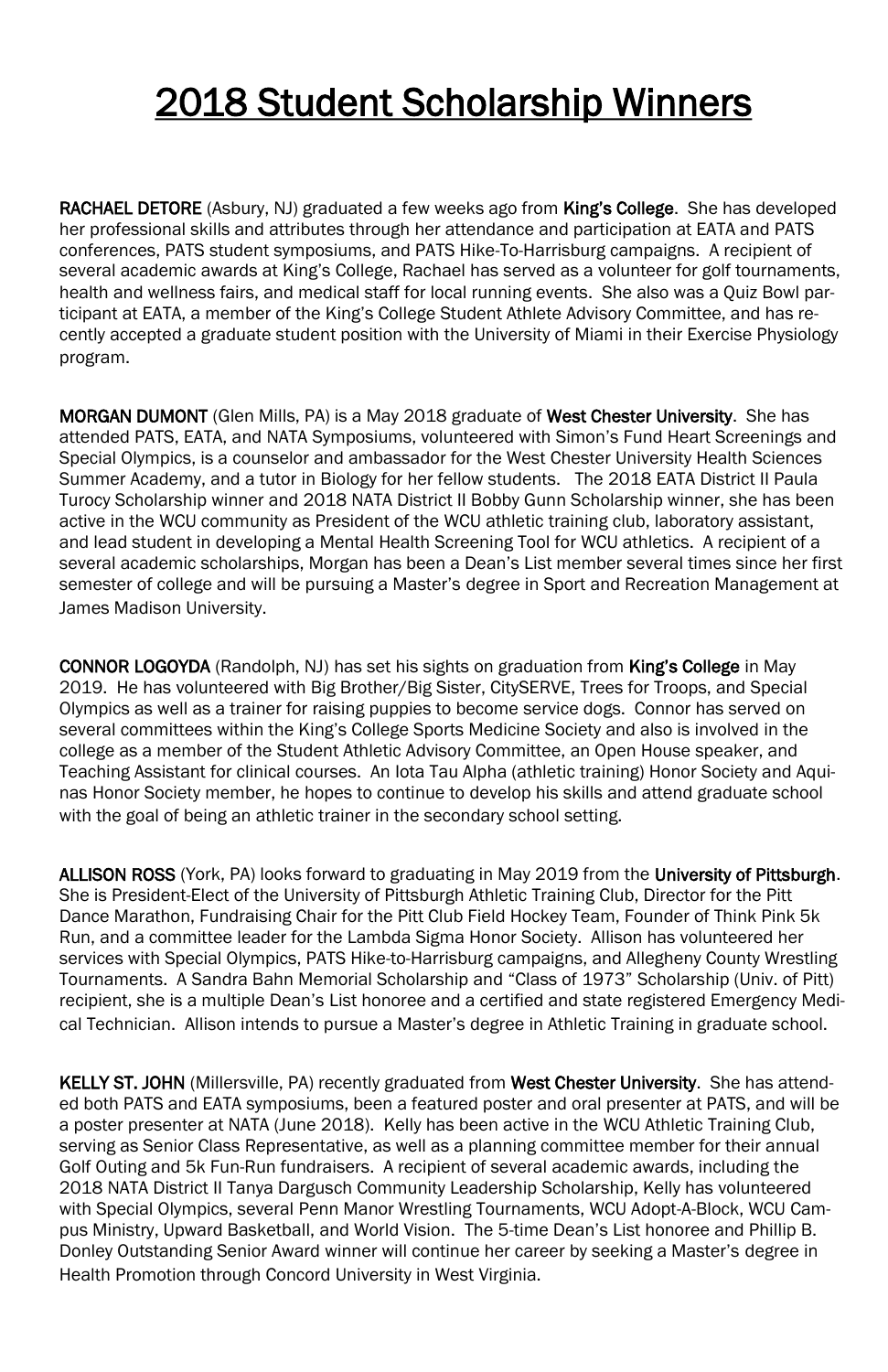### **The Pennsylvania Athletic Trainers' Society Team Physician Honorary Membership Award**

The PATS Team Physician Honorary Membership Award was implemented to honor those individuals that have served as a Team Physician with 10 or more years of service in the Commonwealth of Pennsylvania. The recipients have proven themselves to be of immeasurable value while working alongside Athletic Trainers in caring for Pennsylvania's athletes. They are hereby recognized as Honorary Members of PATS and we are proud to recognize their contributions and support of our profession.



 *James Bradley, MD*

#### **Certifications**

**Surgeon, American Board of Orthopaedic Surgery Diplomat, National Board of Medical Examiners**

#### **Education**

**MD, Georgetown University, School of Medicine, Washington D.C.**

#### **Internship/Residency**

**General Surgery, University of Tennessee, Chattanooga, TN Orthopaedics, Univ. of Pittsburgh School of Medicine, Pittsburgh, PA**

#### **Fellowship**

**Sports Medicine, Kerlan-Jobe Orthopaedic Clinic, Inglewood, CA**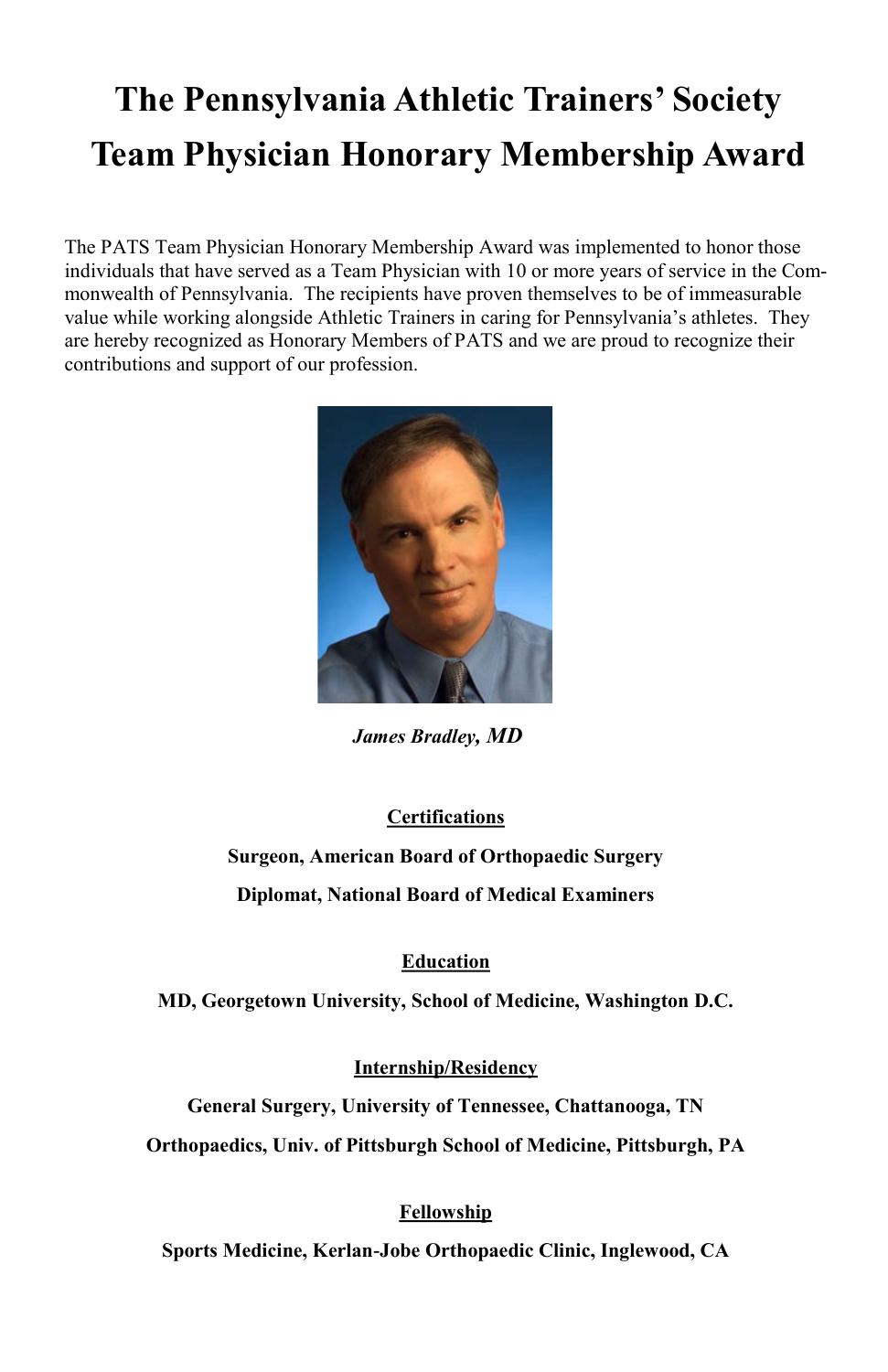## **The Pennsylvania Athletic Trainers' Society Team Physician Honorary Membership Award**

The PATS Team Physician Honorary Membership Award was implemented to honor those individuals that have served as a Team Physician with 10 or more years of service in the Commonwealth of Pennsylvania. The recipients have proven themselves to be of immeasurable value while working alongside Athletic Trainers in caring for Pennsylvania's athletes. They are hereby recognized as Honorary Members of PATS and we are proud to recognize their contributions and support of our profession.



*William Charlton, MD*

#### **Certifications**

**Sports Medicine, American Board of Orthopaedic Surgery** 

#### **Education**

**MD, Thomas Jefferson University, Philadelphia, PA**

**Internship/Residency**

**General Surgery, Pennsylvania Hospital, Philadelphia, PA Orthopaedics, Thomas Jefferson University, Philadelphia, PA**

#### **Fellowship**

**Sports Medicine, Kerlan-Jobe Orthopaedic Clinic, Inglewood, CA**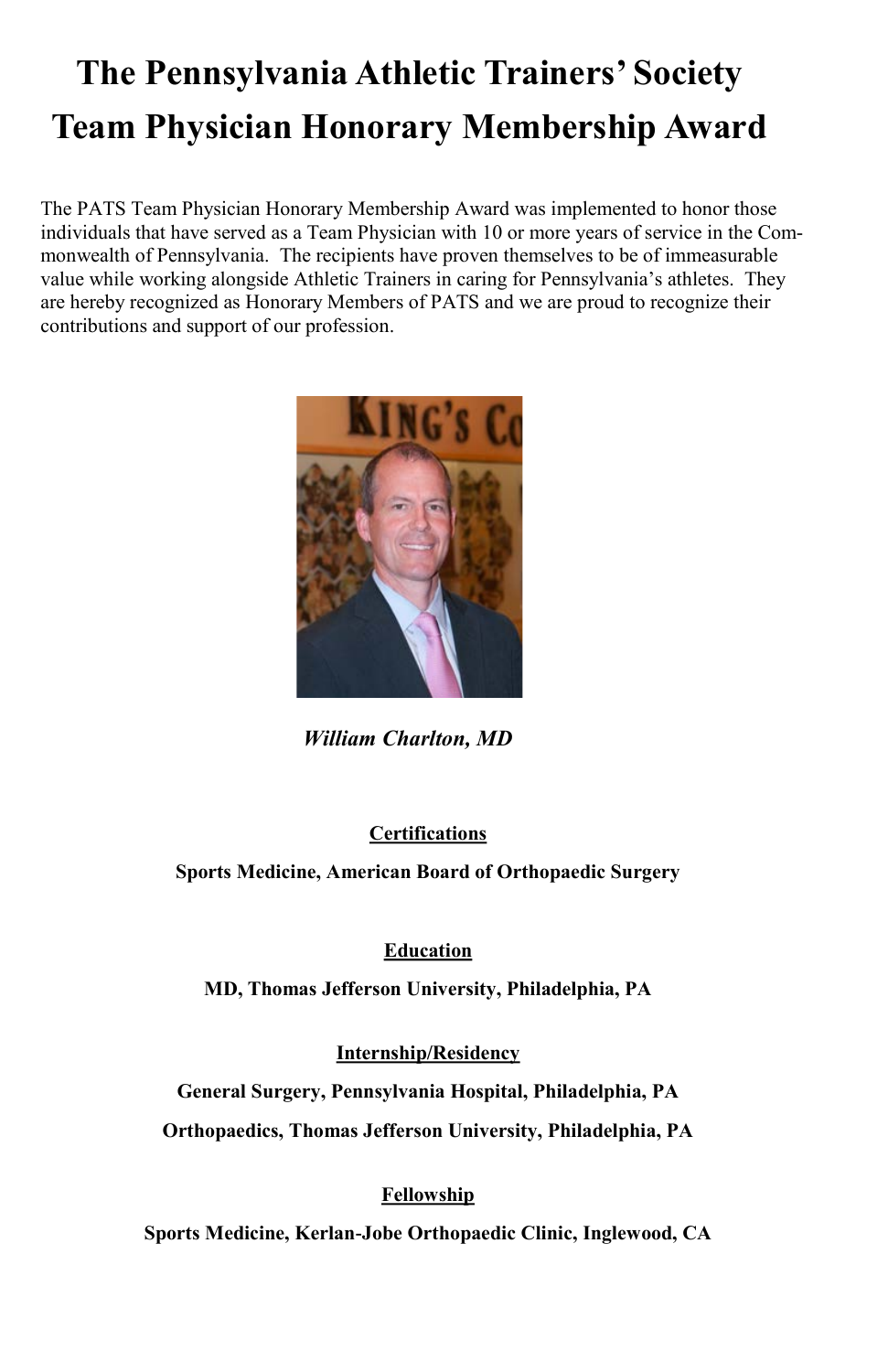## **The Pennsylvania Athletic Trainers' Society Team Physician Honorary Membership Award**

The PATS Team Physician Honorary Membership Award was implemented to honor those individuals that have served as a Team Physician with 10 or more years of service in the Commonwealth of Pennsylvania. The recipients have proven themselves to be of immeasurable value while working alongside Athletic Trainers in caring for Pennsylvania's athletes. They are hereby recognized as Honorary Members of PATS and we are proud to recognize their contributions and support of our profession.



 *Lawrence Cox, DO*

#### **Certifications**

**Family Practice, American Osteopathic Board of Family Physicians**

#### **Education**

**DO, Kirksville College of Osteopathic Medicine, Kirksville, MO**

#### **Internship/Residency**

**Family Practice, Community General Hospital, Harrisburg, PA Osteopathic, Community General Hospital, Harrisburg, PA**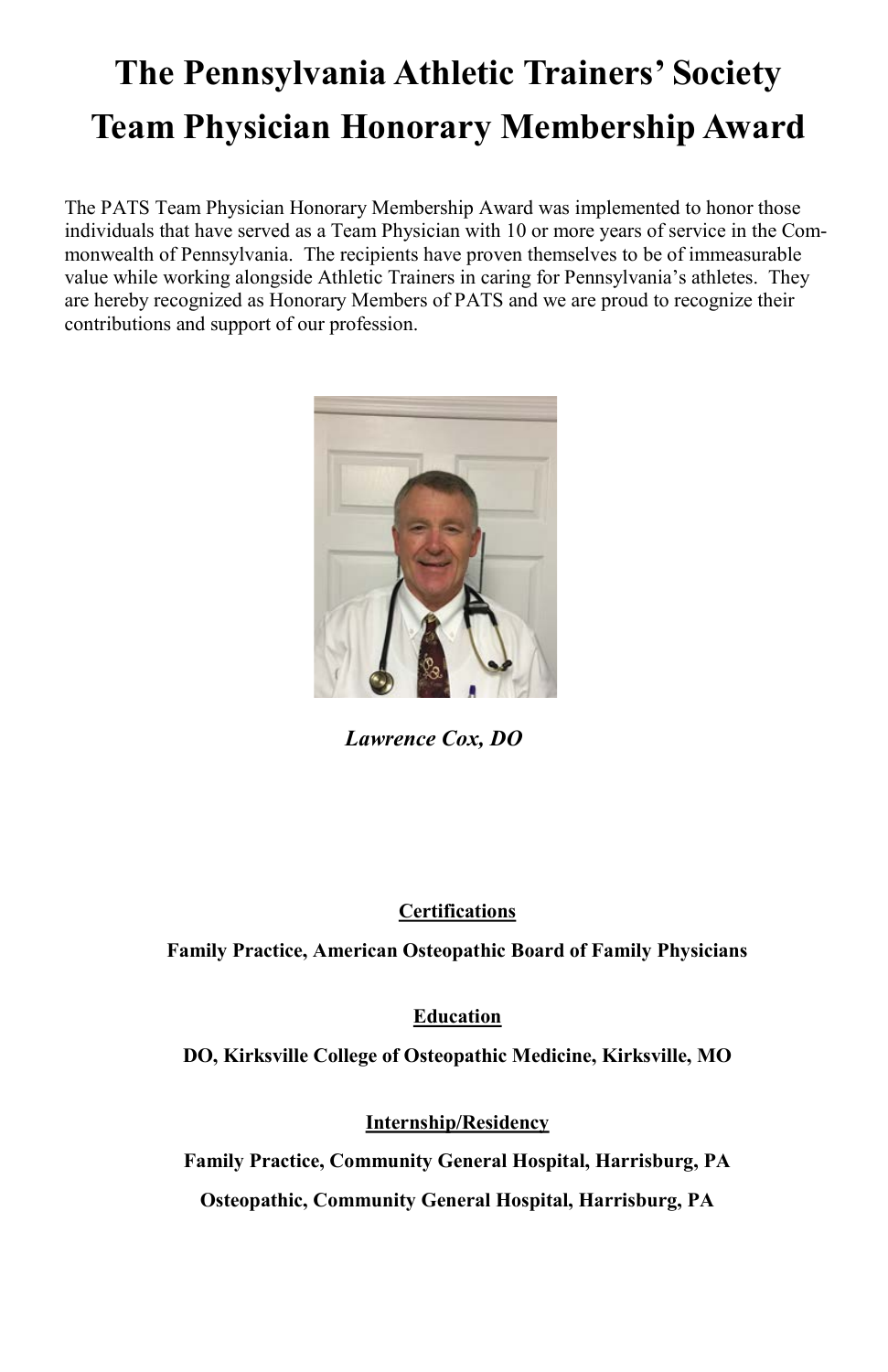## **The Pennsylvania Athletic Trainers' Society Service Award**

The Service Award was created by the PATS, Inc., Board of Directors to recognize and honor those individuals deserving for their dedication, loyalty, & service to the Pennsylvania Athletic Trainers' Society.

All honorees have made contributions which have greatly impacted the members of the Society and must have demonstrated direct and/or indirect service to the Society for a period of at least five years.

The services include, but are not limited to, committee work, special projects, liaison to allied groups with significant results, commercial ventures that benefit the Society, establishment of programs to benefit the health care of athletes of the Commonwealth, and any other service as deemed to be significant by a Board member or one of the constituents of the Board.

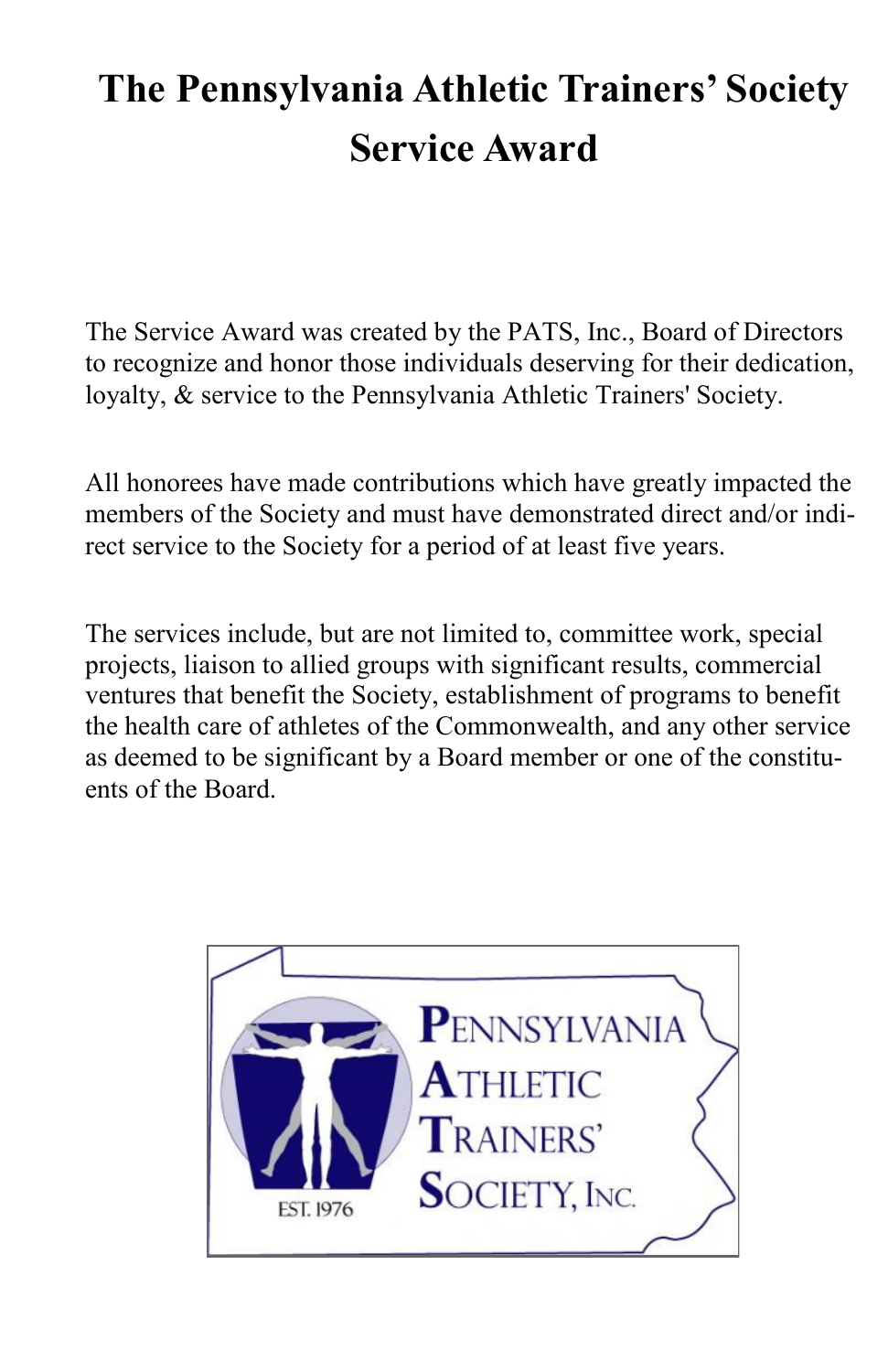### **2018 PATS SERVICE AWARD**



**Jason Vian**

As a recipient of the PATS Service Award for 2018, Jason Vian, MS, MBA, LAT, ATC, has exemplified what it means to be a servant member of PATS. He began his career in 1996, employed by Ohio University as a graduate assistant, this after completing his undergraduate studies in Health Science and Athletic Training at Lock Haven University. Through his career he has worked to grow and develop our profession utilizing skills learned in various settings of our profession.

Jason's vast educational background, which includes an MBA from Alvernia University, allows him to participate in Athletic Training through many aspects, both administratively and clinically. He has been employed in both the traditional and industrial settings, allowing his knowledge and expertise to be utilized by many individuals while also educating and sharing wellness topics with all interested.

Jason currently serves as the chair of the PATS Committee on Practice Advancement, a position he has held for the past 5 years. He also previously served on the Revenue Committee for PATS and on the national level as the District 2 representative for the NATA.

The Board of Directors would like to thank Jason Vian for his efforts and passion that have assisted us to grow and become a stronger organization. He has consistently demonstrated the criteria necessary for a PATS Service Award and his commitment to the profession has been exemplary as he continues to serve the Society. Thank you Jason and congratulations.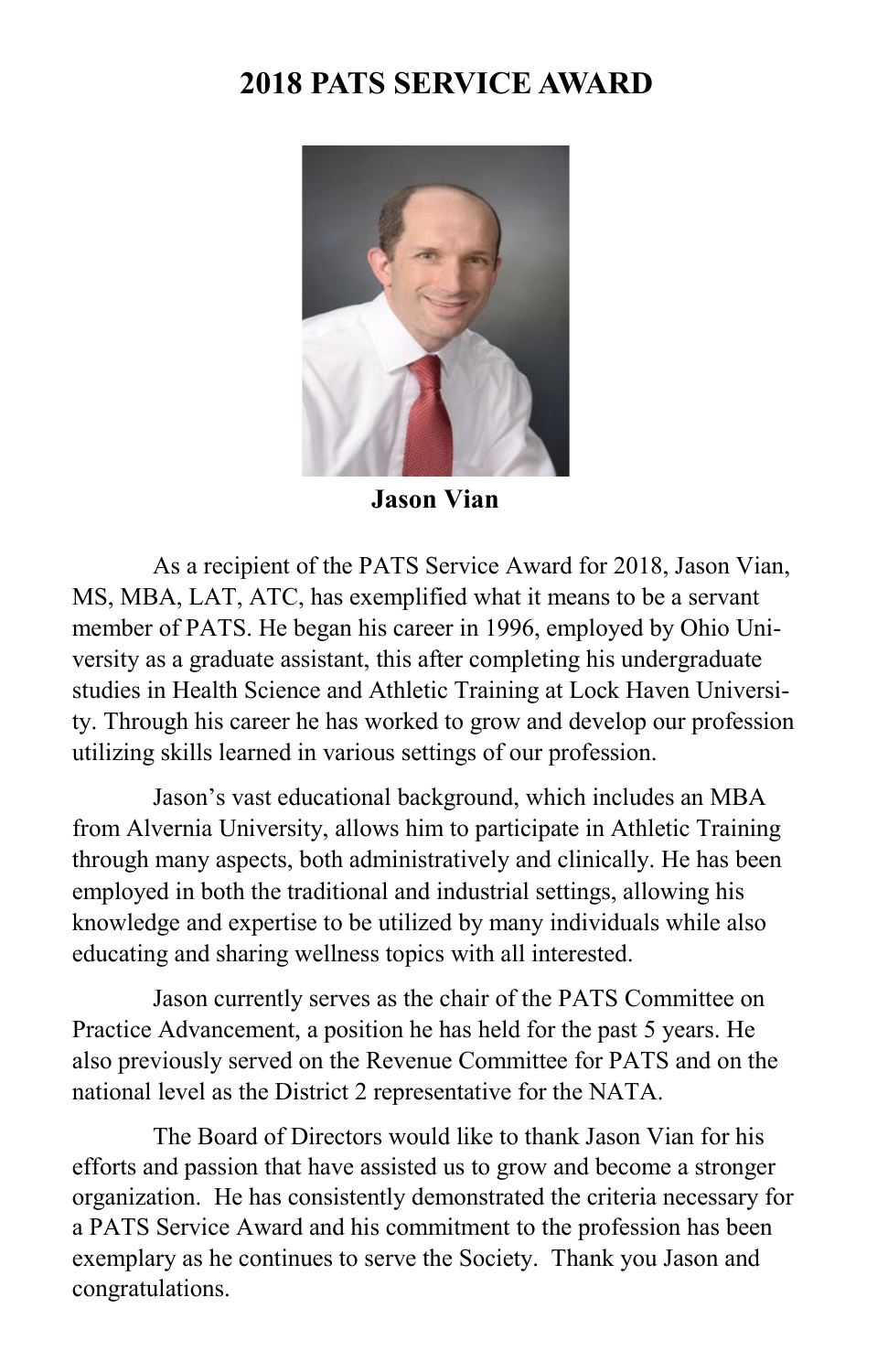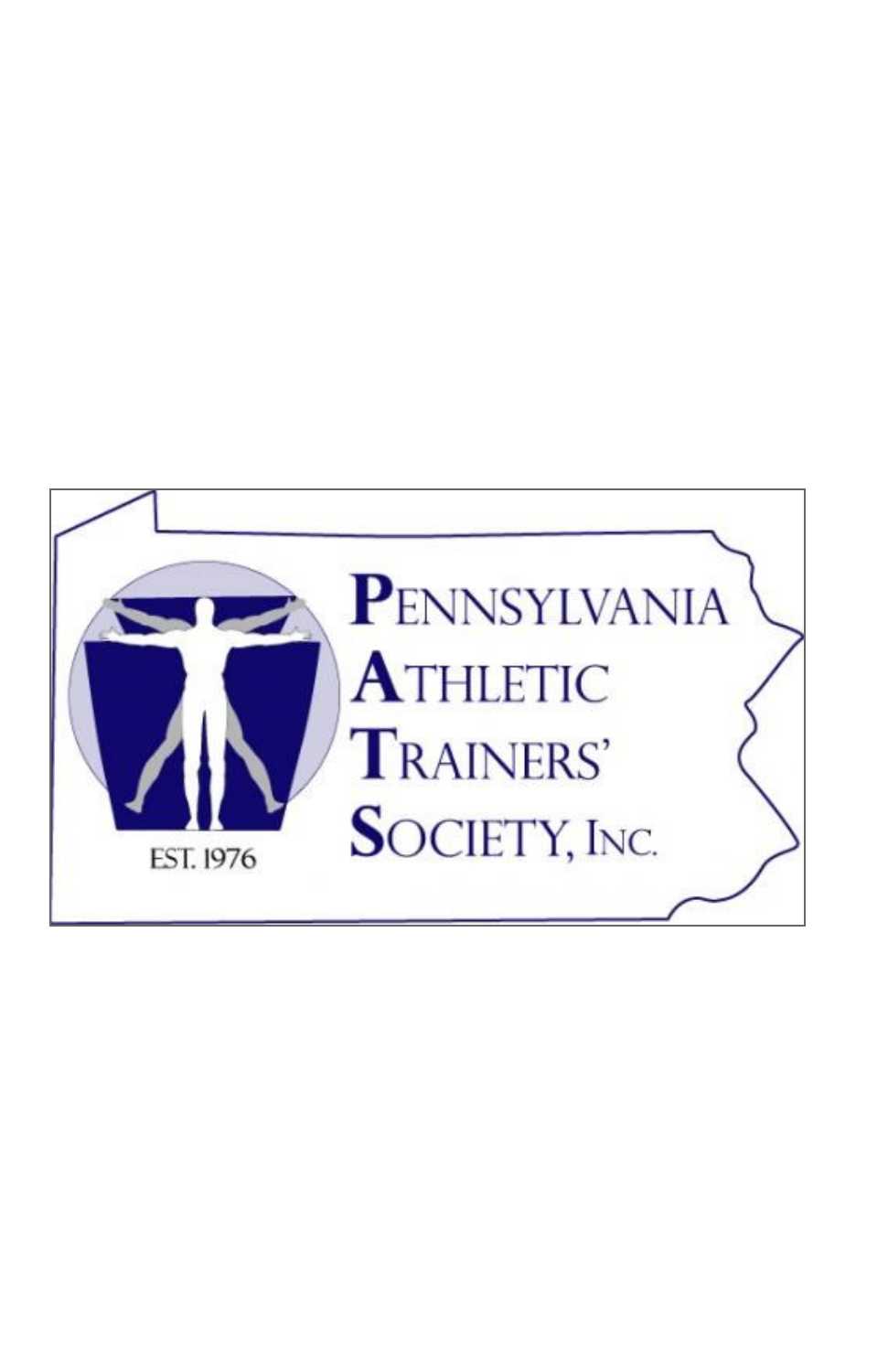## **The Pennsylvania Athletic Training Society Distinguished Merit Award**

The Pennsylvania Athletic Training Society Distinguished Merit Award Hall of Fame was created by the PATS' Board of Directors to honor those individuals who have demonstrated exemplary professional practice achievement in their respective employment setting.

The DMA is awarded to a PA certified athletic trainer who has been in practice for a minimum of 10 years and deserves merit for demonstrated excellence in one of the following settings:

- 1. Secondary School (High School)
- 2. College/University
- 3. Professional Sport
- 4. Clinical/Industrial
- 5. Educator/Researcher

These athletic trainers are awarded for their excellence in their primary fields of practice and positive influence on patients, athletes, students, administrators and organizations they provide service for in their role as a professional employee.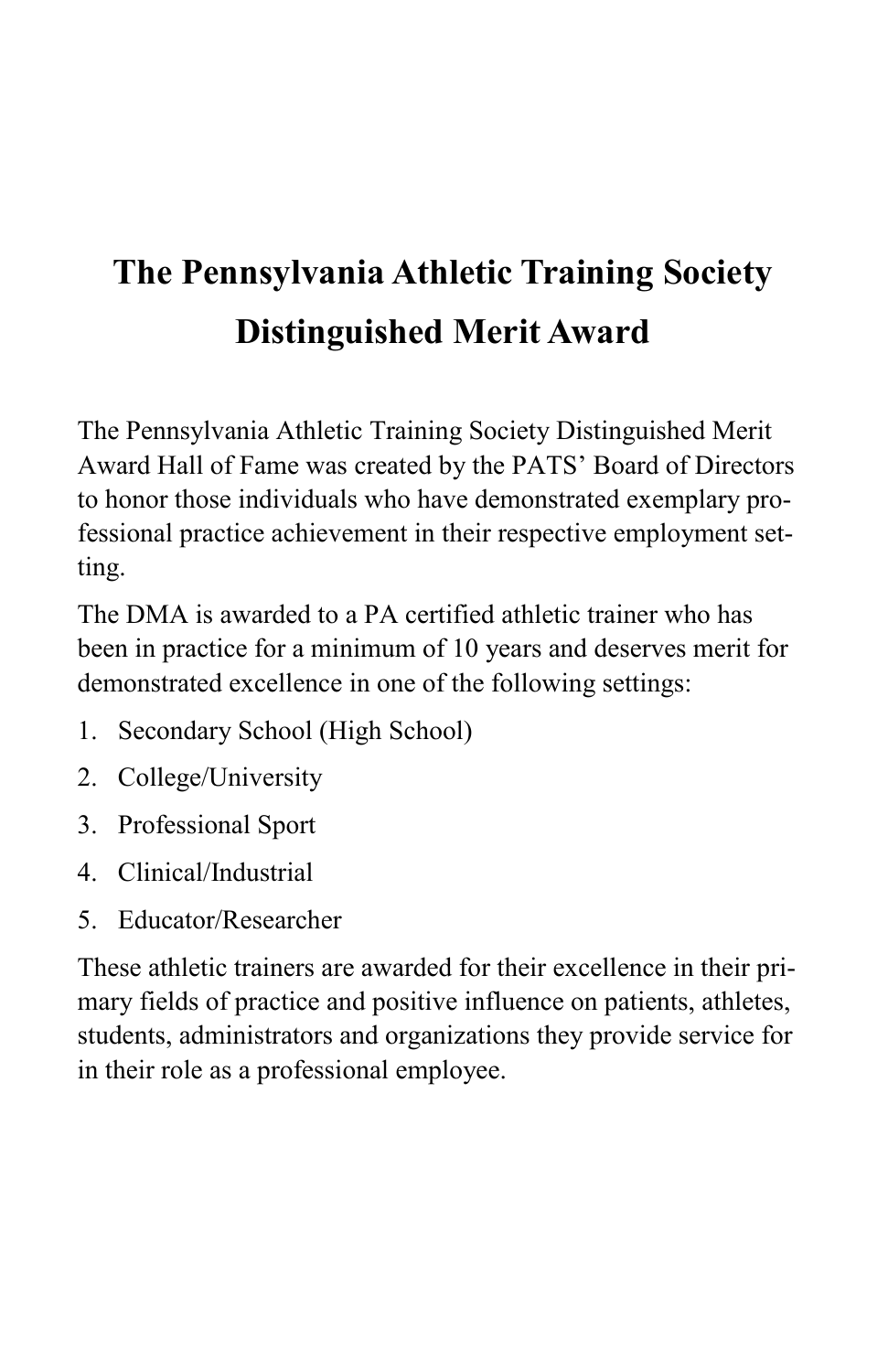### PATS DISTINGUISHED MERIT AWARD 2018



**Joseph Iezzi**

Joe Iezzi, MS, LAT, ATC, PES, has been a certified athletic trainer since 1975 and worked tirelessly for the student athletes of Cheyney University (1975- 1985), Philadelphia University (1985-1988), and Downingtown High School (1988- 2013). For the past 38 years, he has worked with student athletic trainers from West Chester University helping to mold them into respectable, young professionals who also volunteer service to their state Society. Joe also worked at the U.S. Olympic Training Center which parlayed into serving Olympic teams at the Olympic Festival, World University Games, and the Goodwill Games in Moscow.

He has been a constant force within our profession holding various state, regional and national leadership positions. Within PATS, Joe has served the Society as the President-Elect/President from 1990-1994 and was the Legislative Chair from 1996-1998. He took his expertise to the EATA Board of Directors and then as District II Director to the NATA from 1999-2005. During his six years on the NATA Board of Directors, he served as Vice President (2004-2005) and was the liaison to the public relations committee, secondary school committee, and the professional hockey athletic training association.

His accomplishments have been recognized with numerous awards: Micro-Biomedics EATA Secondary School Athletic Trainer Award winner (1999), PATS Service Award (2004), NATA Most Distinguished Athletic Trainer (2005), Philadelphia Sports Medicine Congress "Ted Quedenfeld" Award (2006), PATS Hall of Fame (2009), EATA Cramer Award (2010), Cheyney University Athletic Hall of Fame (2012), Philadelphia University Athletic Hall of Fame (2014), EATA Jeffrey Stone Service Award (2015), The James Thornton EATA Keynote Address Speaker Award (2016), and, most recently, the Chester City Sports Hall of Fame (2017) and EATA Charter Member of the "49" Club (Hall of Fame-2017). It is without question that Joe deserves the Distinguished Merit Award for excellence as an Athletic Trainer in the College/University and Secondary School levels, for his tireless efforts and influence within our profession, and for his commitment to the development and mentorship of young athletic trainers. Thank you and congratulations Joe.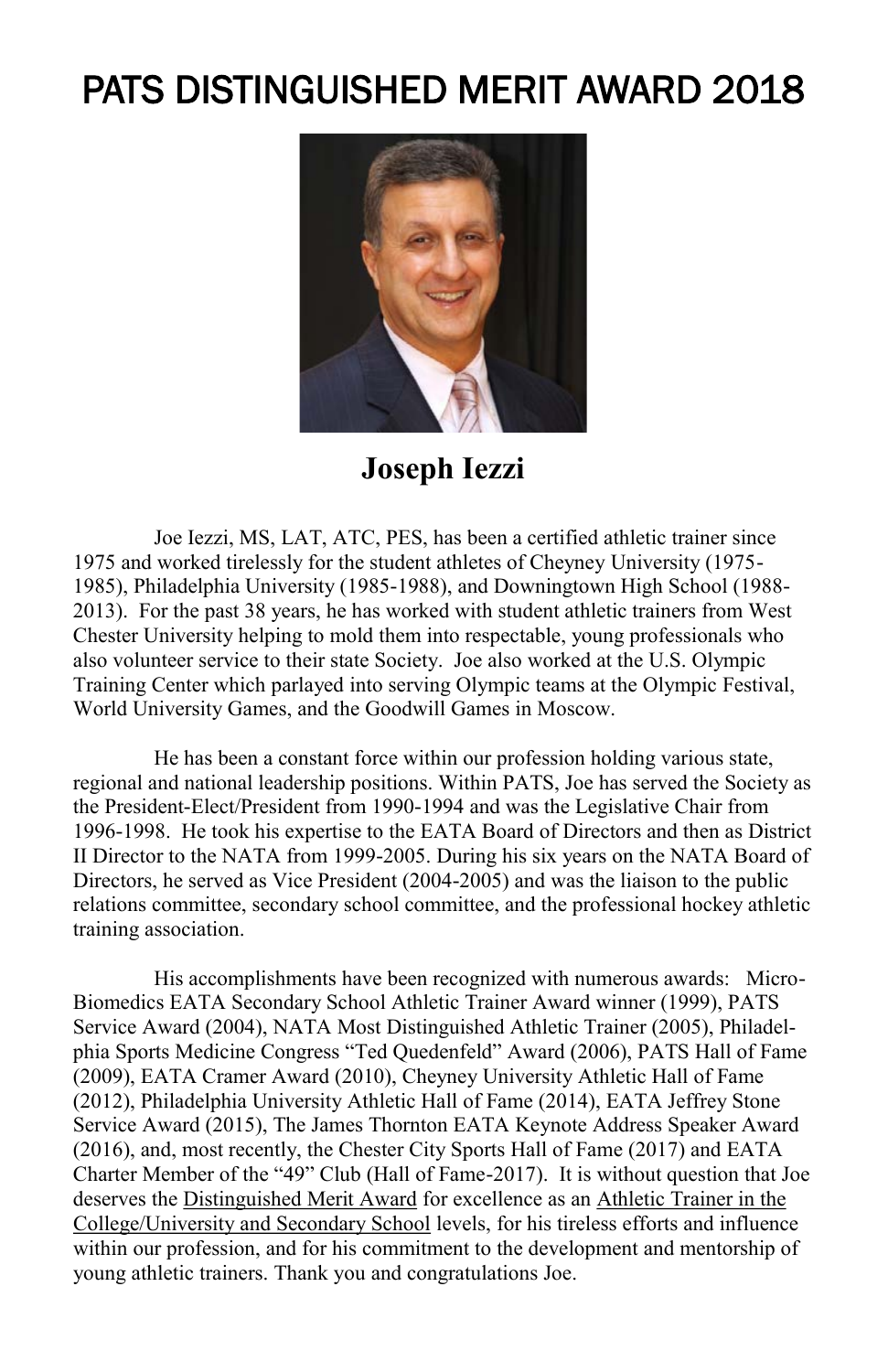### PATS DISTINGUISHED MERIT AWARD 2018



**Greg K. Janik**

For over 20 years as a certified athletic trainer, Greg Janik, MS, LAT, ATC, has committed himself tirelessly to advance the profession of athletic training. King's College has employed Greg for the past 19 years as an Assistant Clinical Professor, Associate Clinical Professor, Clinical Professor, and Director of Athletic Training. During this time, he has been able to influence and mold future generations of Athletic Trainers, as evidenced by his involvement with PATS, EATA, and NATA Student Quiz Bowls and countless student poster presentations. Greg was recognized for his excellent mentorship of students with the 2012 King's College Max and Tillie Rosenn Award for Faculty Excellence.

Greg has been described as a selfless individual and his influence goes well beyond his work as a clinical professor at King's College. He has served in countless leadership positions that include: PATS Northeast Representative, President-Elect, President, Past-President, Pennsylvania Department of Health Committee Member of the Pennsylvania Traumatic Brain Injury Advisory Board, and many other committees at the local, state, and national level. In 2011, under the presidential leadership of Greg, athletic trainers' achieved licensure in the Commonwealth of Pennsylvania. A project for many years, this achievement placed our profession on the same level as other peer health professions as valued, medical professionals.

Greg's work towards advancing health care for youth sports resulted in a \$400,000 grant for PATS. The purpose of this grant is to educate physicians, physicians' assistants, nurses and coaches, parents and athletes affiliated with youth sports in the Commonwealth about the importance of recognition, proper care, and resulting management of Traumatic Brain Injuries.

It is with great honor and deserving recognition that PATS presents Greg with the Distinguished Merit Award for his excellence as an Athletic Trainer in the College/University setting and for his unwavering dedication to our profession. Thank you and congratulations Greg.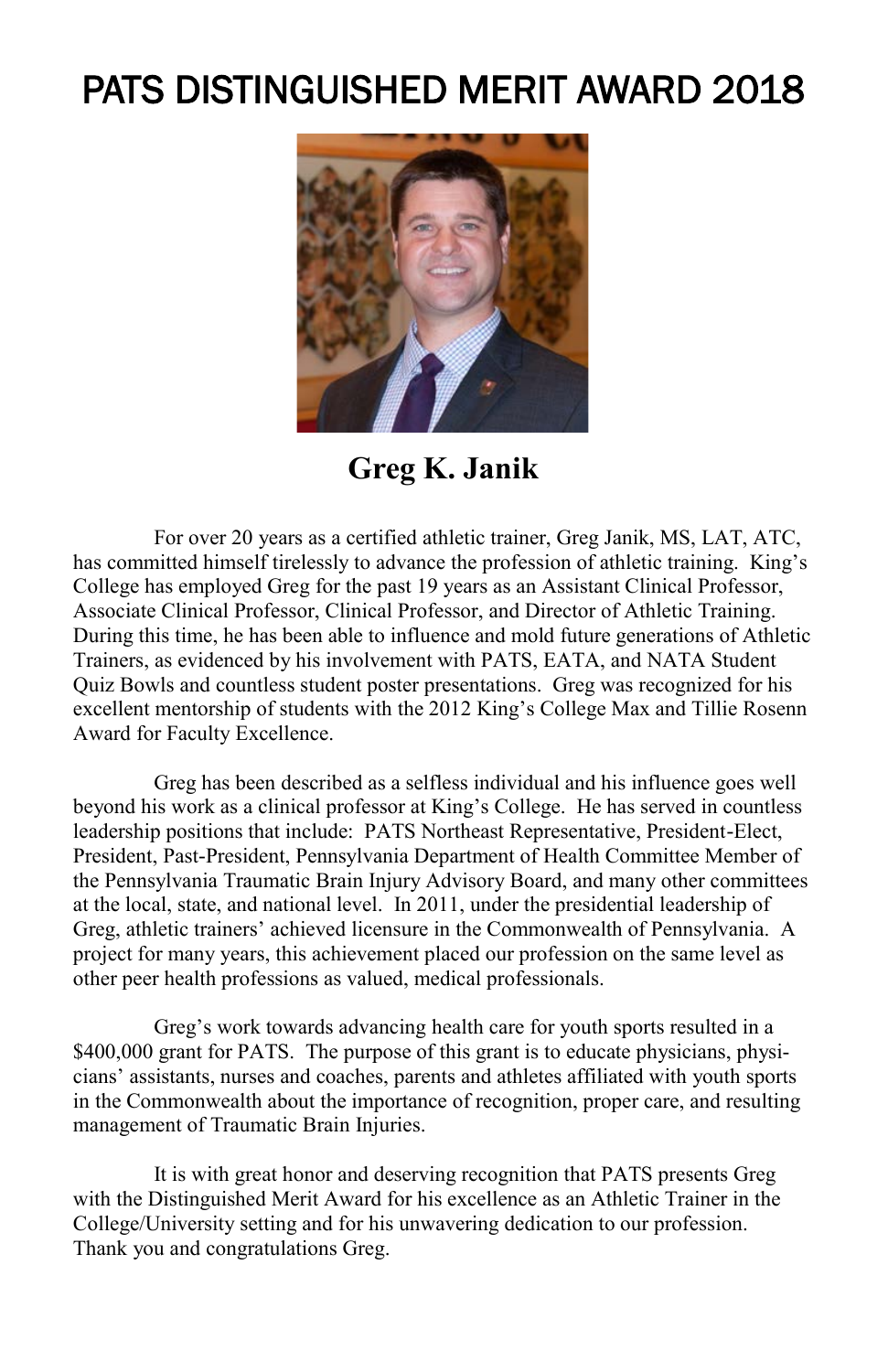## **The Pennsylvania Athletic Training Hall Of Fame**

The Pennsylvania Athletic Training Hall of Fame was created by the PATS' Board of Directors in 1999. The Hall of Fame is a state-wide honor that is administered and funded by PATS, Inc. and our society's most prestigious award.

The inaugural class was in 2000 and inducted 11 members. Since the initial class, a total of 53 members have been inducted. This includes 46 athletic trainers, 6 physicians, and 1 state senator. Today, 3 new members will join this prestigious group.

The 32" x 18" framed keystone-shaped certificate is signed by the current PATS President and Honors Chair. It is inscribed with the words "Whereas the recipient has brought distinction and honor to the profession of athletic training through a commitment to excellence, dedication, and valued contributions in the Commonwealth of Pennsylvania".

## *CONGRATULATIONS TO THE CLASS OF 2018*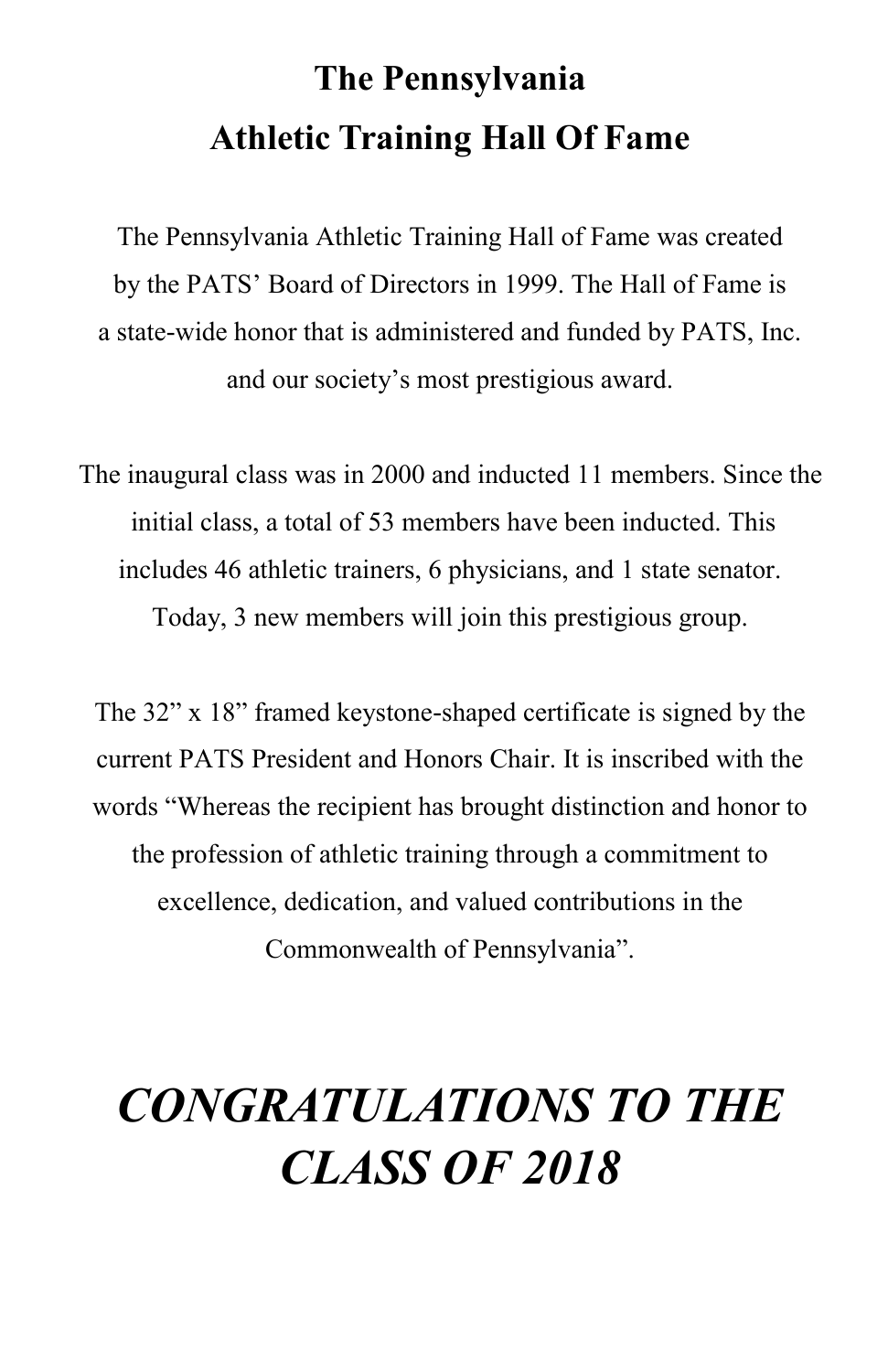### **The Pennsylvania Athletic Training Hall of Fame**

#### **CLASS OF 2000 CLASS OF 2004**

E.H. "Hal" Biggs Gareth "Lefty" Biser Richard Burkholder Jack Rea, Jr. Otho L. Davis Lois Wagner Phillip B. Donley Chuck Medlar **CLASS OF 2005** David G. Moyer, MD Sayers J. "Bud" Miller Ted Quedenfeld Cecilia Yost Francis Sheridan Bruce Vogelson **CLASS OF 2006** Howard Waite David Joyner, MD

#### CLASS OF 2001 Bob Shank

G.E. "Moose" Detty Joseph Godek **CLASS OF 2007** David J. Tomasi Joseph Iezzi Joseph Torg, MD

**CLASS OF 2002** Jeffrey S. Cooper Rudolph "Rudy" Corona Michael R. Sittler John Thatcher

Romeo Capozzi Steve Heckler Michael Cordas, Jr., DO George "Speed" Ebersole **CLASS OF 2010** 

Joseph Blankowitsch, Jr. Alexander Kalenak, MD

Mark Keppler

William B. Biddington

 **CLASS OF 2008** I.O. Silver, MD Paula Sammarone Turocy

 **CLASS OF 2009 CLASS OF 2003** John Hauth

Steven J. Nemes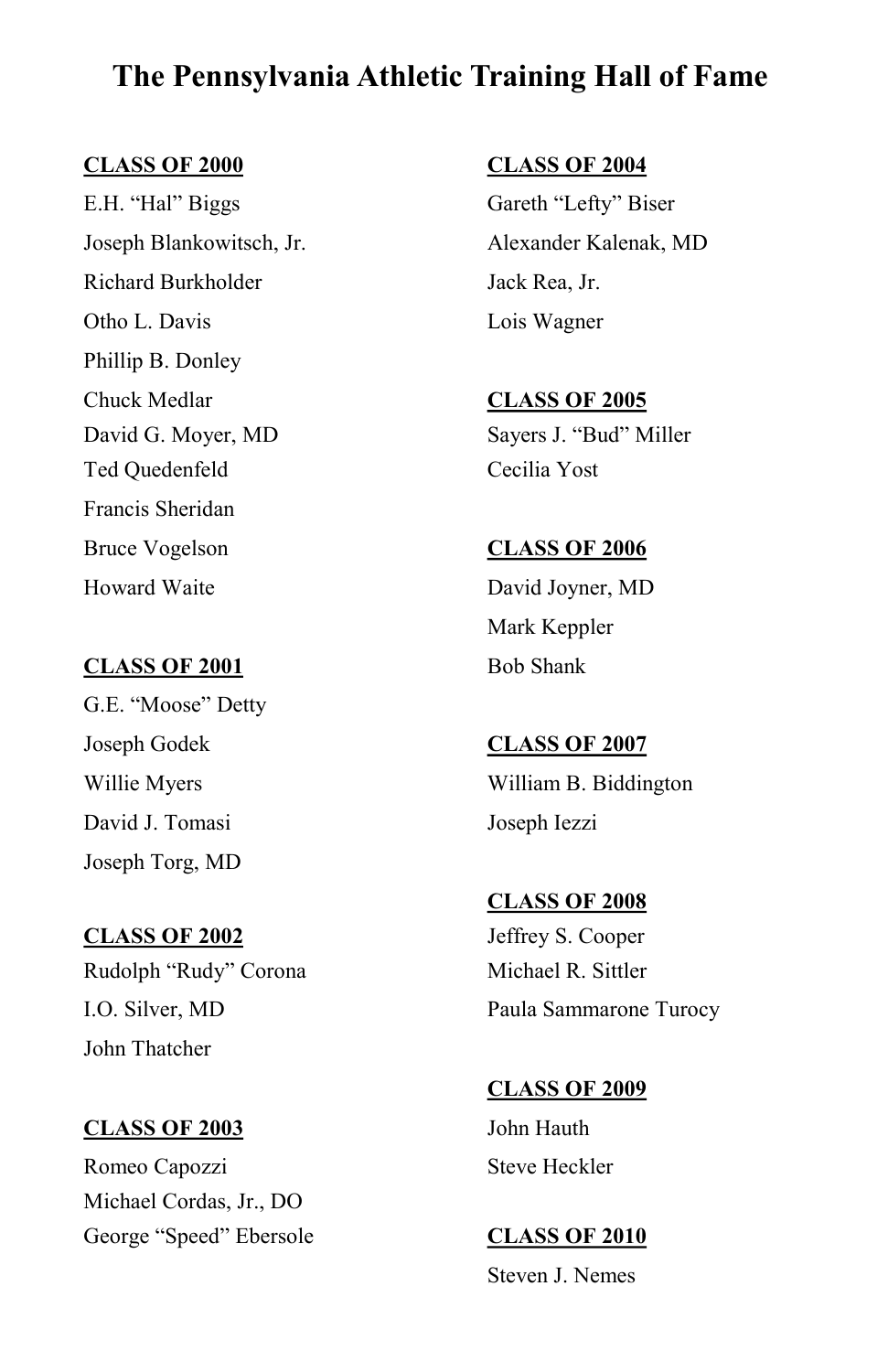### **The Pennsylvania Athletic Training Hall of Fame**

#### **CLASS OF 2011**

George Roberts

#### **CLASS OF 2012**

Senator Robert Tomlinson Paul G. Slocum

#### **CLASS OF 2013**

Julie Ramsey Emrhein Barry McGlumphy Linda Platt Myer

#### **CLASS OF 2014**

Joseph Donald Donolli Glen L. "Larry" Cooper Gary Robert Hanna

#### **CLASS OF 2015**

AJ Duffy III John Norwig

#### **CLASS OF 2016**

Rick Burkholder Jim Thornton Tom West

#### **CLASS OF 2017**

- *no selections* -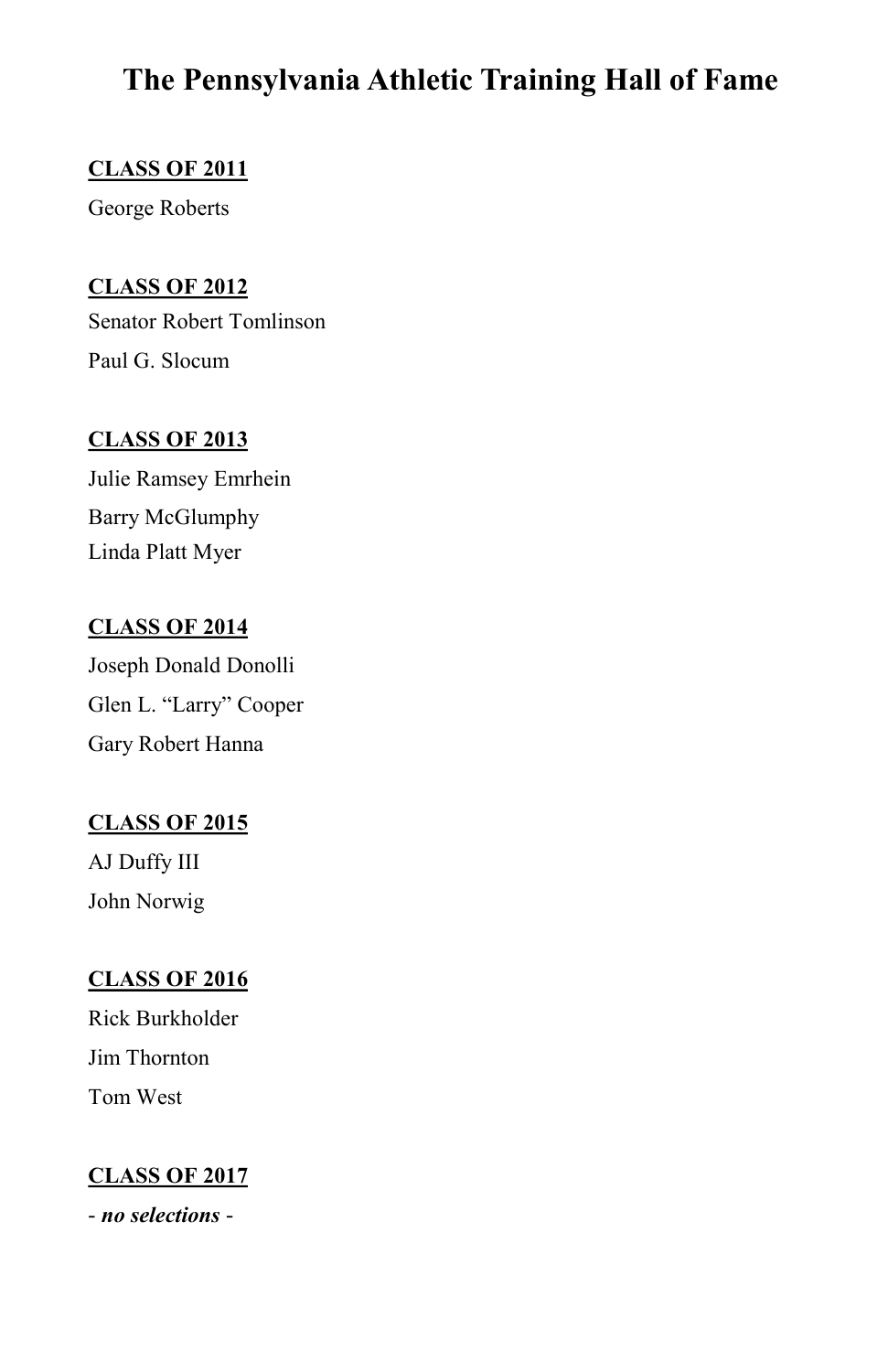## *INDUCTEE CLASS OF 2018*

## Edwin "Sandy" Bush

## Linda Fabrizio Mazzoli

## Teresa Zepka

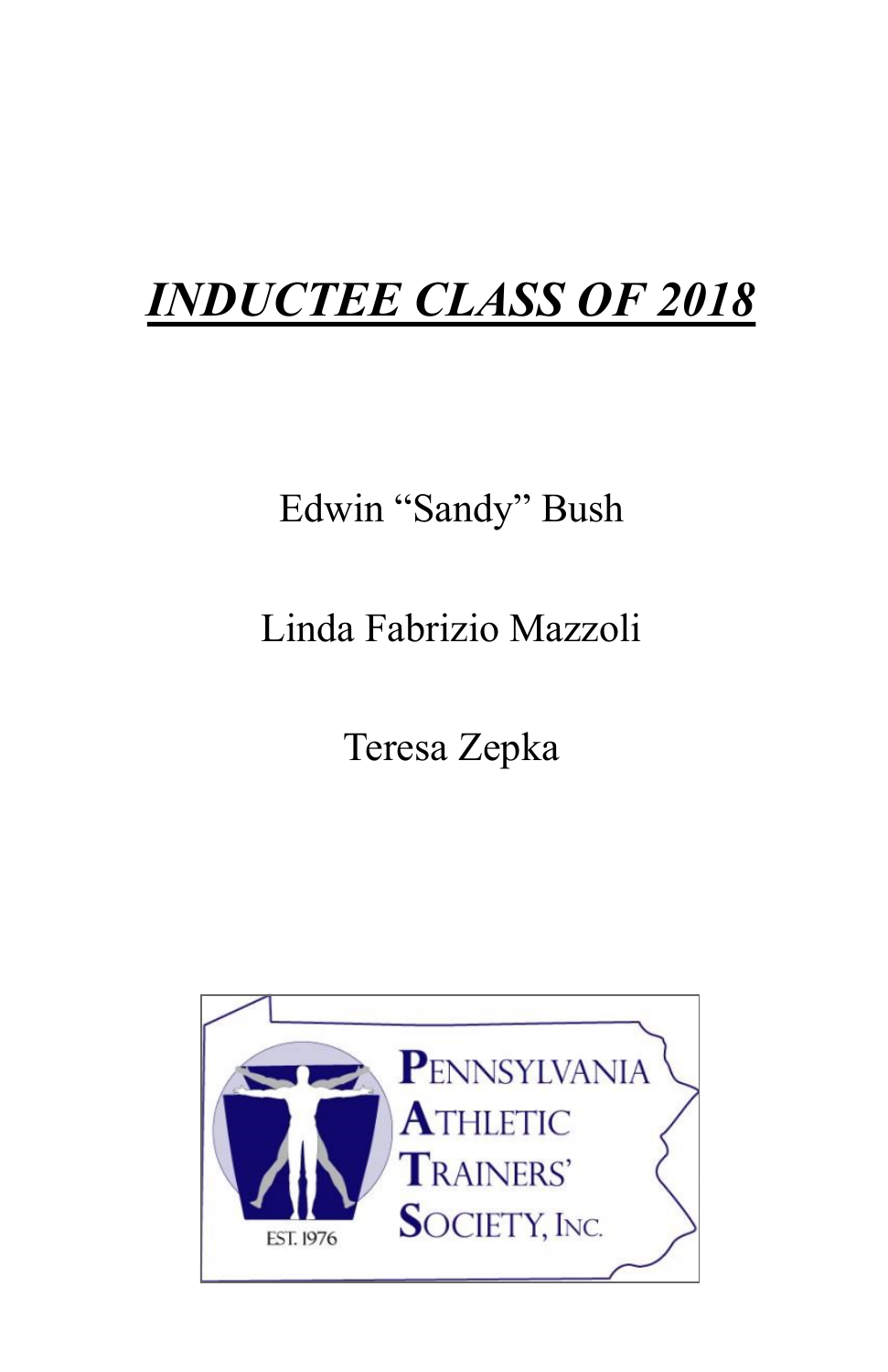### 2018 Hall of Fame Inductee



Edwin "Sandy" Bush, MS, LAT, ATC

Edwin "Sandy" Bush is a Montrose native from Northeastern Pennsylvania. Sandy has been a NATA member since 1975 and PATS member starting in 1981. Sandy completed his Bachelor's degree in Health, P.E. and Athletic Training from Lock Haven State College in 1977, under the tutelage of the late David Tomasi, PA HOF member. While at Lock Haven State, Sandy competed on the men's soccer team, helping lead the Bald Eagles to three consecutive NCAA tournament appearances. Sandy earned his Master's degree from South Dakota State University in 1981. He returned to his home state and worked alongside PA HOF Dr. Joseph Torg at the prestigious University of Pennsylvania Sports Medicine Center from 1981-1983. Sandy would move to Grantham, Pennsylvania and Messiah College in 1983. At Messiah, Sandy was asked to wear many professional hats including: senior lecturer, academic advisor, mentor, head athletic trainer, clinical instructor, practitioner, and program director. As the athletic training program director, he would become the cornerstone for implementing one of the first Christian College accredited athletic training education programs in the nation.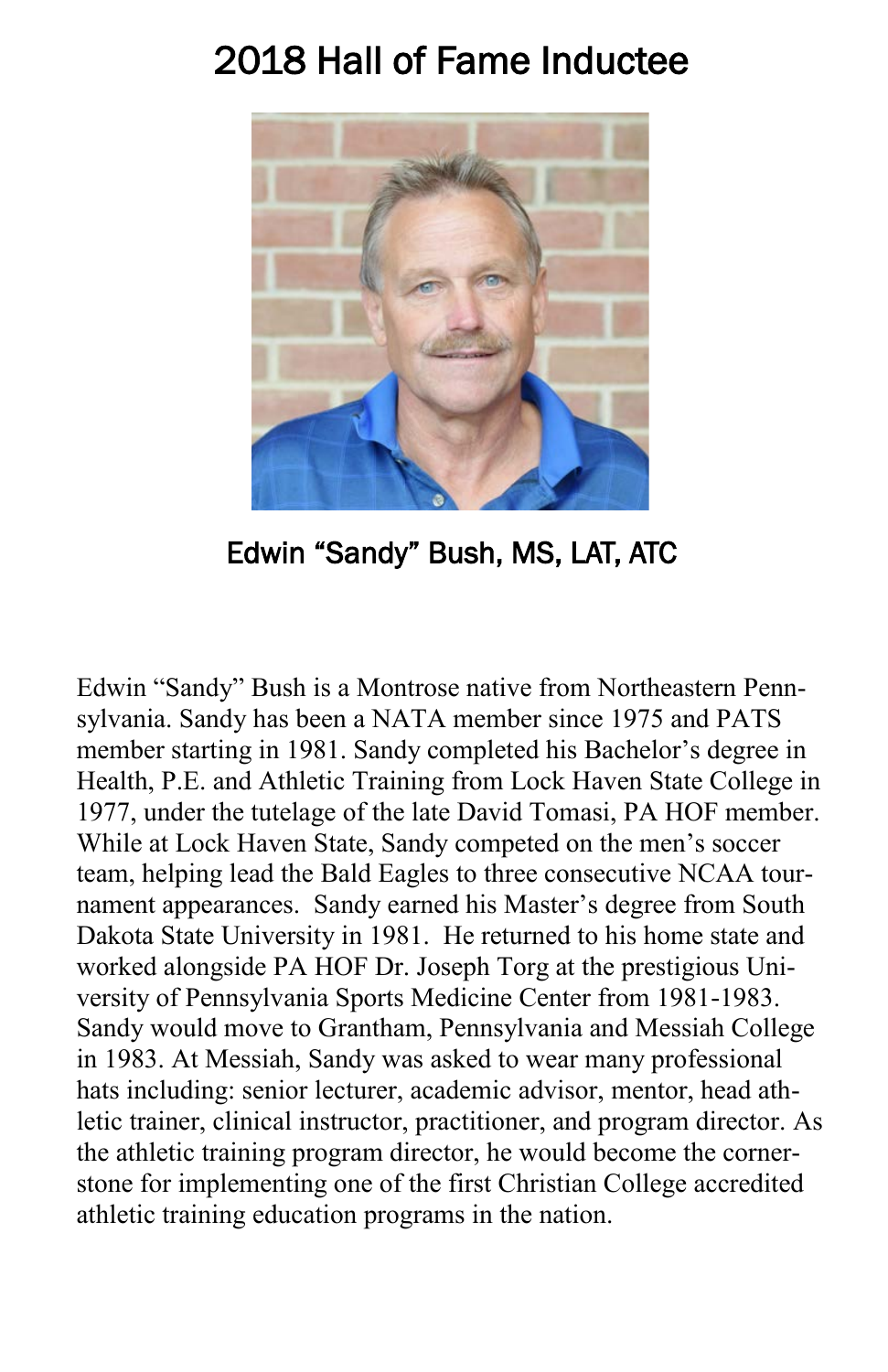For the past 35 years Sandy has been guiding the Messiah athletic training program with high character and solid morals which he shares with his friendly staff and students. He will be the first to note how blessed he is to be surrounded by such a dynamic and supportive staff that has helped grow the program over the years. The Messiah College mission statement is to educate men and women toward maturity of intellect, character, and Christian faith in preparation for lives of service and leadership in church and schools.

Sandy demonstrates these qualities of service and leadership with friends, staff, students and the community. Sandy has served on over twenty committees at Messiah College. To name a few: Hiring Committee, Professional Development, Safety, Department AD-hoc and Athletics Honors & Awards. Sandy has served on the PATS BOD, chairing the following PATS committees: Governmental Affairs, Clinical Symposium Convention, History and Archives and Honors and Awards Committee. Currently, Sandy serves as the Co-Chair for PATS History and Archives Committee since 2002 and has been a member of the PATS HOF committee since 1997. Sandy was honored with the PATS Service Award in 2003 and the PATS Distinguished Merit Award in 2014. Sandy is a frequent speaker to MD groups, parents, administrators, local high schools and youth organizations promoting the profession of Athletic Training.

Sandy's true investment in life is the time and love he has made for his family. Sandy always made time to teach and coach his children in youth sports: his daughter Heather in soccer, Edwin in both basketball and soccer and his youngest son B.J. in soccer. Now he has a grandson Luke who will be on the pitch shortly.

Sandy resides in Dillsburg with his wife Sheila and the family dog: Moses (AKA the linebacker).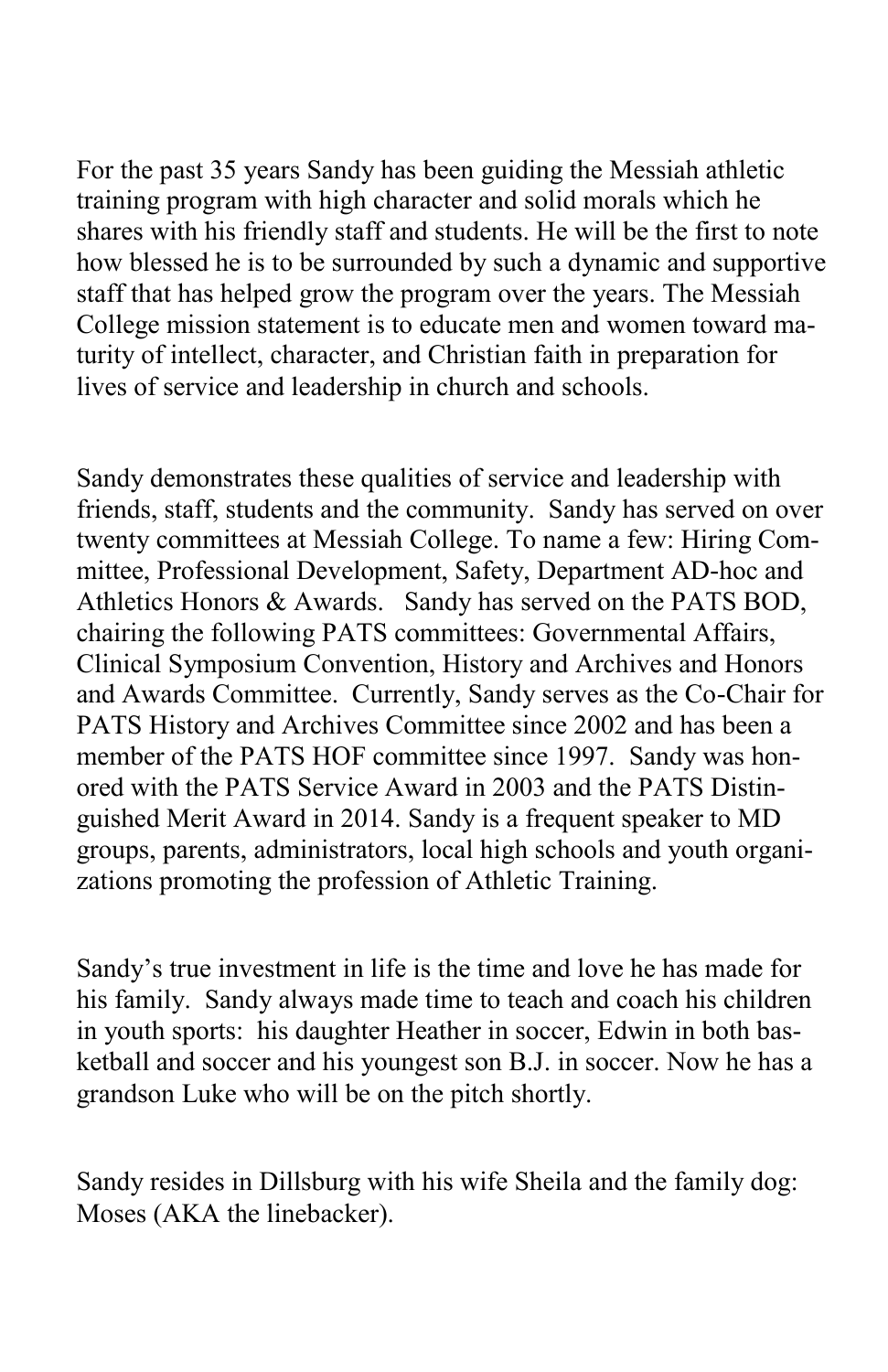### 2018 Hall of Fame Inductee



### Linda Fabrizio Mazzoli, MS, LAT, ATC, PTA, PES

An innovator and insightful leader in Athletic Training who has been blessed with the ability to identify new challenges and create unique professional opportunities for herself and others is how one might describe Linda Fabrizio Mazzoli, MS, LAT, ATC, PTA, PES; a 2018 Pennsylvania Athletic Training Hall of Fame Inductee. The Director of the Rothman Institute Concussion Network in Philadelphia, PA, Ms. Mazzoli, a working mother of four and fearless soccer coach, also is the Executive Director for the Pennsylvania Athletic Trainers' Society and a consultant and Partnership Team Member for Clark Group Associates. Striving always to recognize, hone, and advance her skill set, Linda has never fit into just one professional box. In addition to being a Pennsylvania-licensed and nationally certified athletic trainer, Ms. Mazzoli was credentialed as an athletic trainer in New Jersey and Delaware and EMT in Pennsylvania, currently holds Physical Therapy Assistant registration in Pennsylvania, and has both a National Class D license for youth soccer and Level 1 Diploma recognition as a coach from the National Soccer Coaches Association of America.

We in Pennsylvania were blessed to initially identify Linda's outstanding talents in 1994 when she was in her very first professional position with Nova Care. It was then that sports medicine entrepreneur and Philadelphia native, Pat Croce, allowed Linda Mazzoli to spread her wings and soar, moving from the Ridley High School Athletic Trainer position to eventually becoming, in 1998, the National Director for Athletic Training Services and Director of Program Development for his then-mega national sports medicine corporation.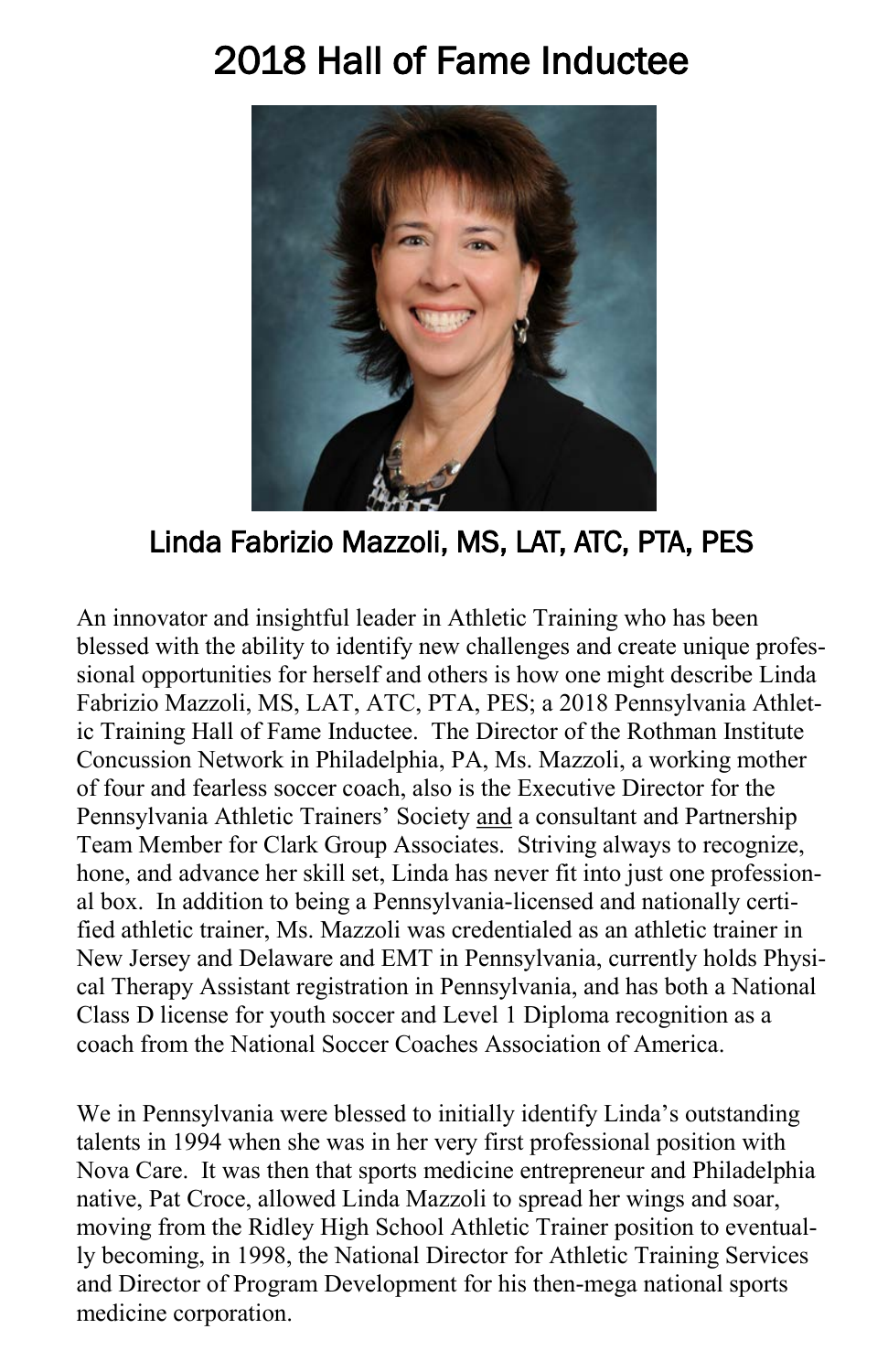This is also when the Pennsylvania Athletic Trainers Society (PATS) first benefitted from Ms. Mazzoli's expertise and experience when she agreed to serve as the Society's Co-Chair of the Clinical AdHoc Committee. The timing of this selection is very important, because it occurred when only a handful of singularly-credentialed Athletic Trainers worked in full-time positions within sports medicine clinics nationally. Today, approximately 20% of Athletic Trainers nationally work in clinic, corporate or industrial practice settings. Linda Mazzoli went on to be elected to the Southeastern Representative to the PATS Board of Director and later was appointed as Parliamentarian for that Board. Her outstanding work for PATS has been recognized with the PATS Service Award in 2004 and the PATS Distinguished Merit Award in 2012. Linda's successful performance as Co-Chair of the PATS Revenue & Reimbursement Committee and her work developing the "value recognition" model for Athletic Trainers parlayed itself into NATA national leadership positions including a 5-year stint as Chair of the NATA's Council on Revenue and at least 7 other NATA committees and task forces. Her leadership contributions at the national level also have been recognized by her peers across the United States with the NATA's Service Award in 2010 and the NATA Most Distinguished Athletic Trainer Award in 2014.

Linda's dedication and exceptional work ethic, which she often attributes to her mother's and sister's influence, also have led Linda Mazzoli to partner in Summit Sports Training Facilities and eventually open her own business, Quin Tech Health Services, a company that outsourced health, wellness, and prevention services delivered by athletic trainers. This company was later bought out by Benchmark Medical, Inc. who had the foresight to retain Linda as a Vice President of Clinical Services after the transition. Linda's work for Benchmark contributed to the growth and generation of millions of dollars in revenue. Before taking her current position, Linda Mazzoli also spent seven years as the Director of Marketing and Professional Development for the Cooper Bone and Joint Institute at Cooper University Hospital and had a brief two-year stint as the Chief Operating Officer for an international and domestic electrical power manufacturing firm based in Philadelphia, Pennsylvania.

Linda Mazzoli received her Bachelor of Science degree in Athletic Training from West Chester University, her Master of Science degree in injury prevention and performance enhancement from California University of PA, and her Associate of Science degree as a Physical Therapy Assistant from Harcum College. Linda is the proud mother of Dominic, David, Maya, and Mykah; and loving daughter of Barbara Fabrizio Smyth and the late Francis Fabrizio.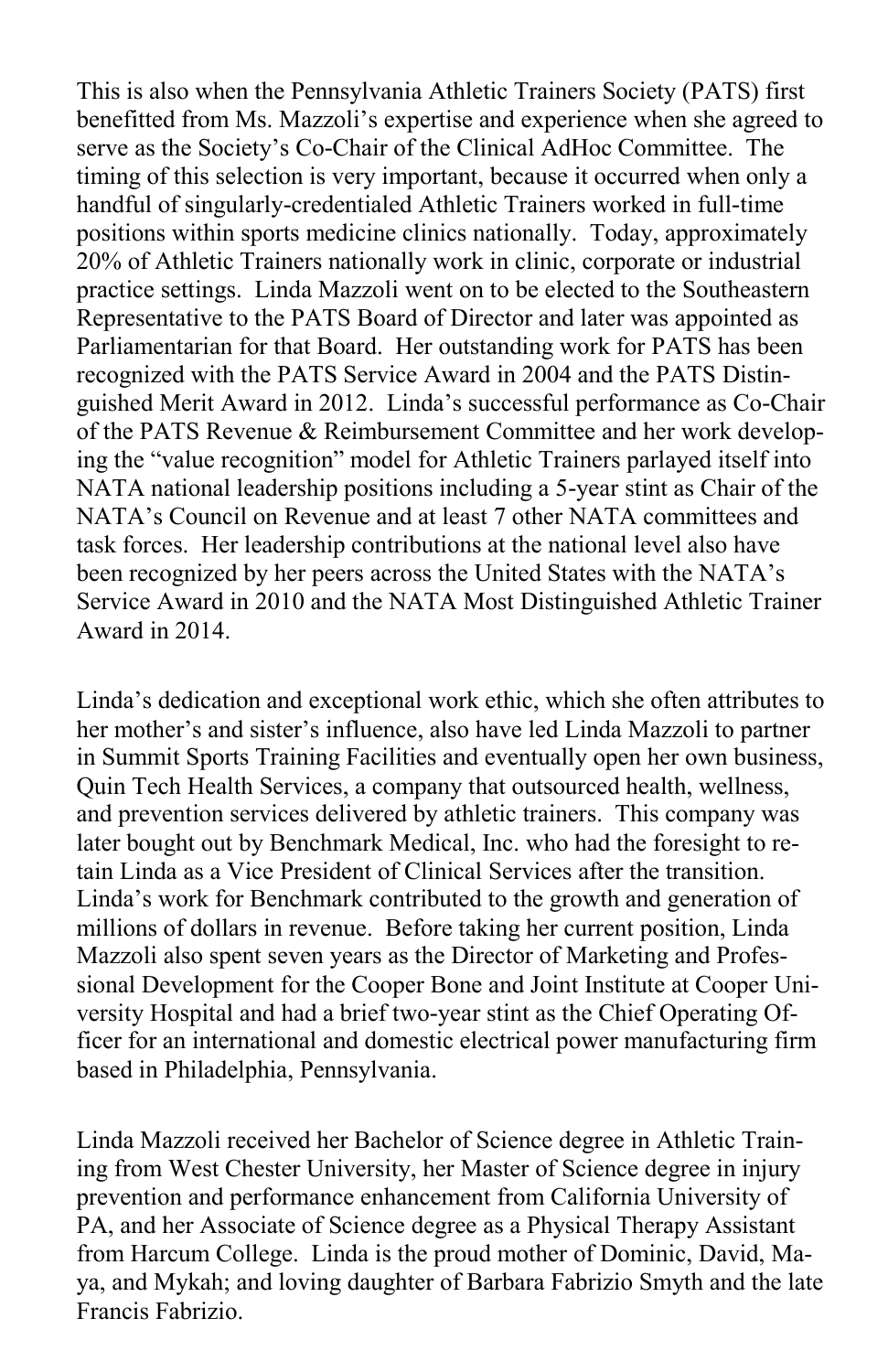### 2018 Hall of Fame Inductee



Teresa Zepka, PA-C, AT-RET

Teresa Zepka received her BS degree in Health, Physical Education and Recreation in 1991, from the University of Pittsburgh. Her MS degree in Athletic Training in 1993, from the California University of Pennsylvania and most recently her PA-C in 2013 from the Physician Assistant Program at Lock Haven University.

Teresa's background and experience is varied. She has served as the Head Athletic Trainer for Charleroi High School; Assistant Athletic Trainer/Instructor at Millersville University; Athletic Trainer/ Assistant Professor at California University of PA; an Athletic Trainer/Physician Extender at The University of Pittsburgh Medical Center (UPMC) and has served as a Physician Assistant- Certified for various medical groups and physician practices in Western Pennsylvania since 2013.

Teresa has served on numerous committees for Millersville University, California University of Pennsylvania, The Pennsylvania Athletic Trainers' Society (PATS), The Eastern Athletic Trainers' Association (EATA) and the National Athletic Trainers' Association (NATA). Most notably were her efforts with governmental affairs and public relations.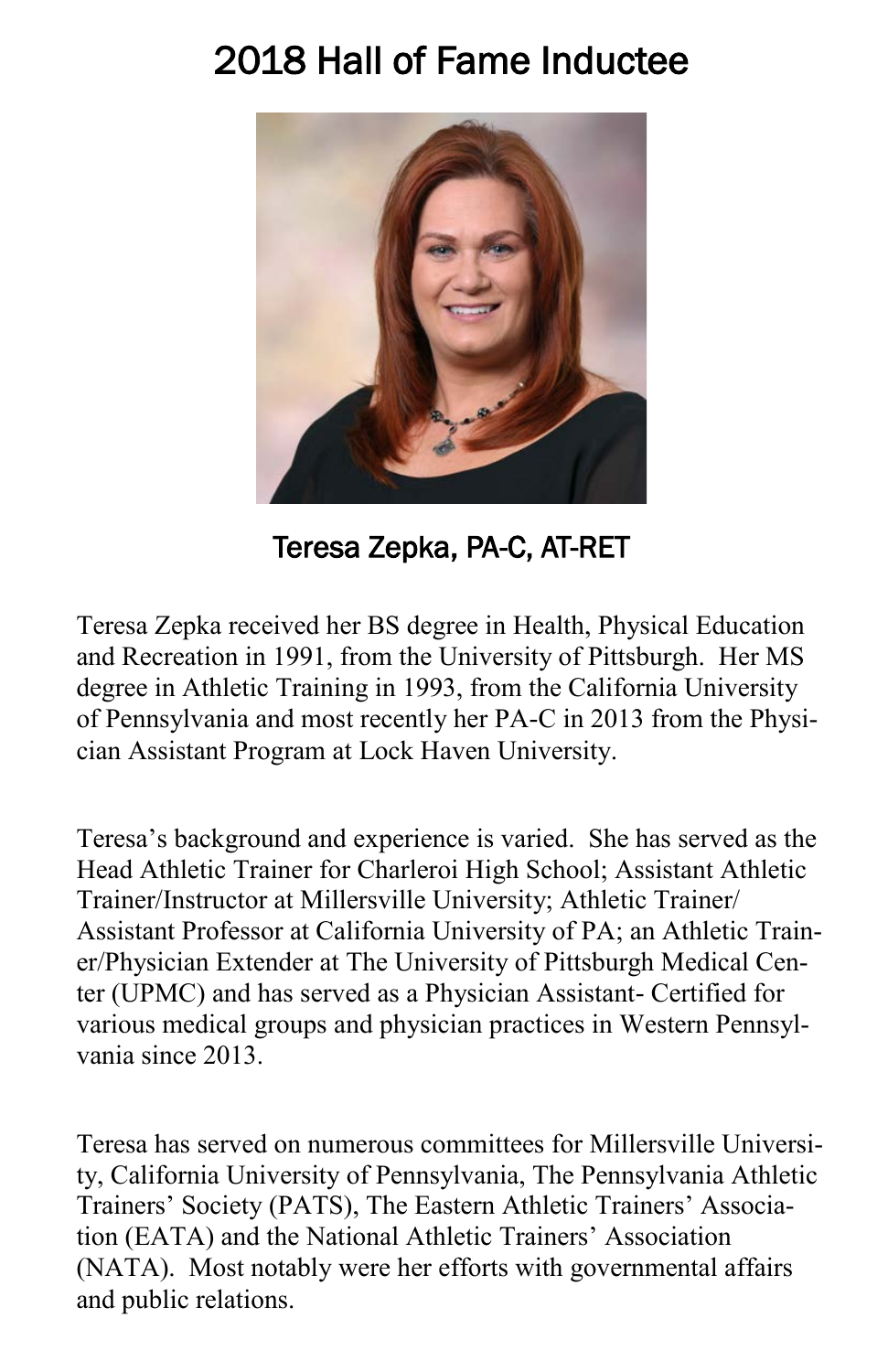Her efforts laid the ground work for PR campaigns throughout the Commonwealth and throughout the nation. Her efforts and contributions to educate the public on concussions are immeasurable. In 2009, she authored a grant in which PATS received a \$10,000 grant for concussion education. During Teresa's chairpersonship on the PATS PR Committee, PATS received numerous national PR awards. Teresa efforts laid the groundwork on which all future PR campaigns will be measured.

Teresa's volunteer service with the NATA and PATS is extensive. She has served and is currently serving on the PATS PR Committee since 1993. She was a member of the Athletic Trainer Advisory Committee to the State Board of Physical Therapy from 1996-2002; She served on the NATA PR Committee from 1998-2004; PATS Board of Directors SC Rep from 2002-05; the PATS Convention Committee from 2002-05; served as the Site Director for the PATS Symposium in 2005; Chaired the PATS PR Committee from 2004- 09; served as the Liaison to the Brain Injury Association of PA from 2008-2012 and also the Liaison for the Pennsylvania Society for Physician Assistants from 2013-2017.

Teresa has been recognized by her peers with awards honoring her outstanding service. In 2004, she received the NATA Public Relations Committee Service Award and the NATA District 2 Service Award. In 2006, she received the PATS Service Award and in 2009, the NATA Service Award.

Teresa is always willing to lend a hand to the needs of the society. Her love and devotion to the profession of Athletic Training and her commitment to service is unequaled.

Teresa currently resides in Johnstown, Pa. She is the daughter of Peter Zepka and the late Bette Zepka.